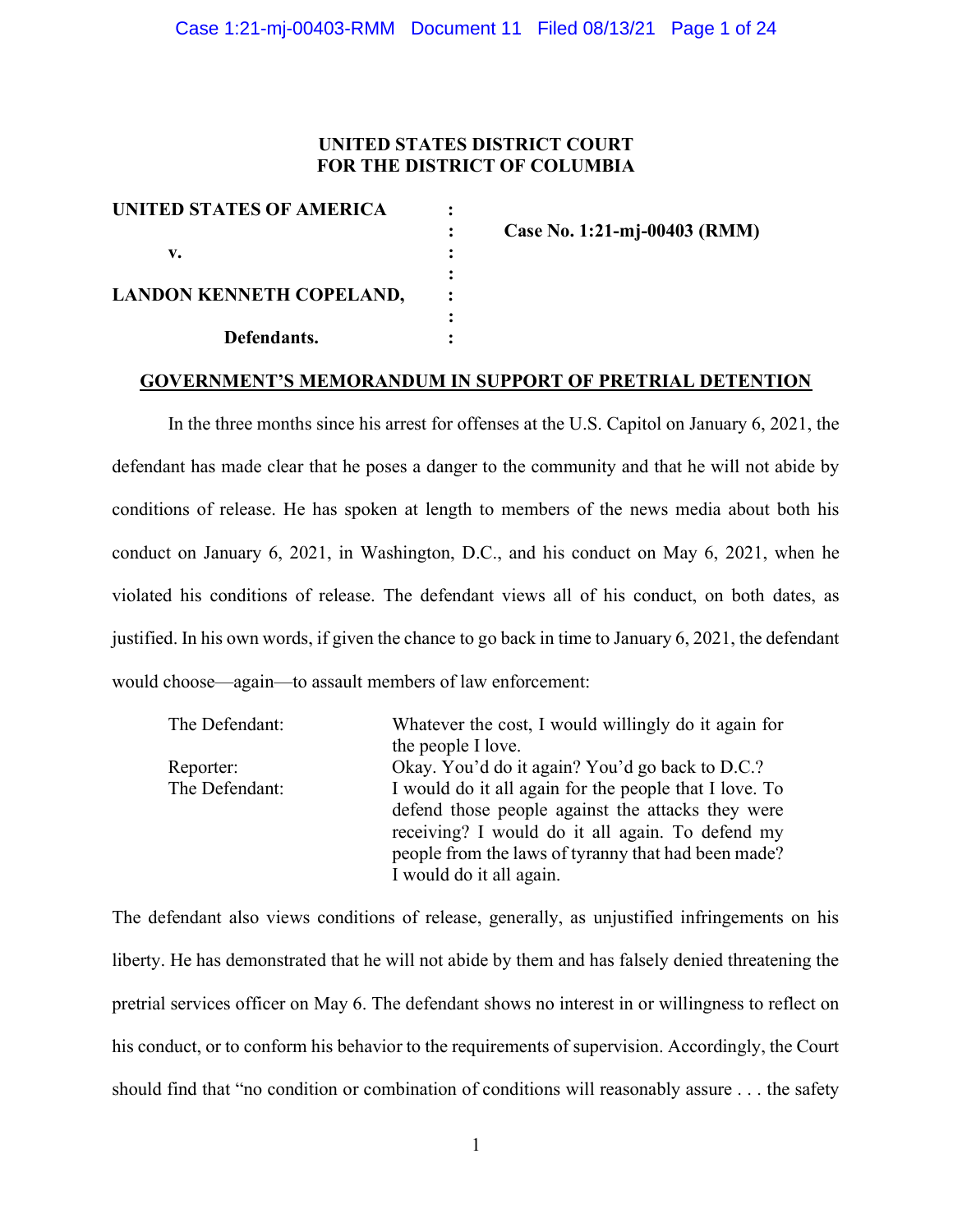#### Case 1:21-mj-00403-RMM Document 11 Filed 08/13/21 Page 2 of 24

of any other person and the community," 18 U.S.C. §3142(e), should further find that he has violated the conditions of his release, pursuant to 18 U.S.C. §3142(b), and should order him detained pending trial.

#### A. Factual background

#### A. The offense

On January 6, 2021, thousands of rioters descended upon the U.S. Capitol in an effort to disrupt the peaceful transfer of power after the November 3, 2020, Presidential election. The defendant was among them. The government's evidence does not show that he entered the Capitol building; rather, he remained on the grounds and joined with the rioters who attacked law enforcement officers.

For the defendant, this was not a spur-of-the-moment trip. He lives in a community on the Utah / Arizona border known as Short Creek, about 2,300 miles from the Capitol building.<sup>1</sup> To be present in Washington, D.C. on January 6, 2021, the defendant took a week's vacation from work and drove across the country. On January 6, 2021, following the former President's rally at the White House, the defendant traveled to the U.S. Capitol grounds. There, in an area near the Lower West Terrace, he assaulted law enforcement officers. The defendant's actions were captured on video.

The defendant appeared to be part of a group that was trying to breach the police line. At the front of this crowd, the defendant shouted at the officers; he was visibly angry. Shortly thereafter, another rioter approached a police officer, began shouting at the officer, and put his hands on or around the officer's neck. Copeland pushed that other rioter, from behind, into the

<sup>&</sup>lt;sup>1</sup> "Short Creek" includes the encompasses the border cities of Colorado City, Arizona and Hildale, Utah.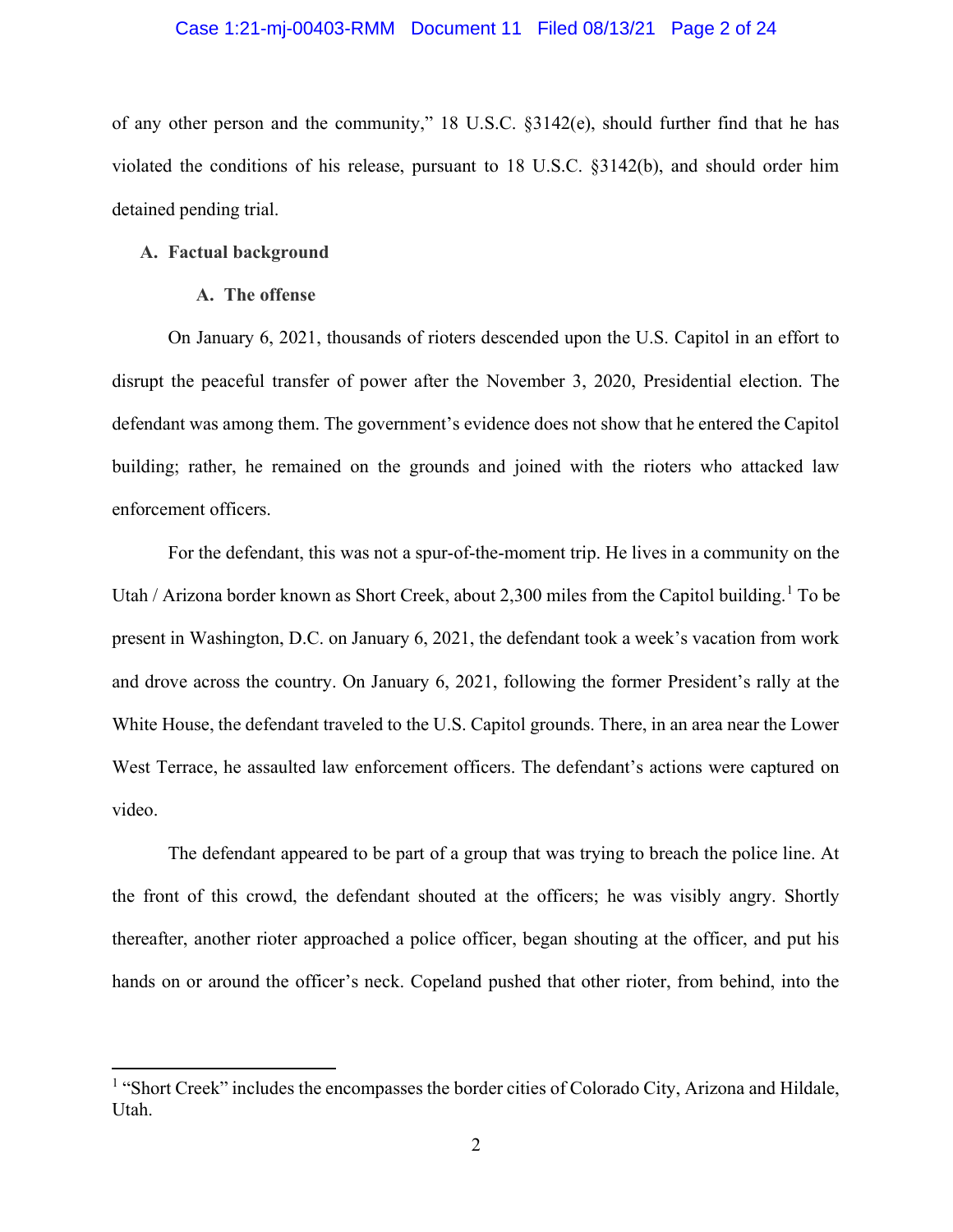#### Case 1:21-mj-00403-RMM Document 11 Filed 08/13/21 Page 3 of 24

officer, causing that officer to fall to the ground. After this, other officers stepped forward in an apparent attempt to protect the fallen officer. Copeland grappled with and pushed them, grabbing onto one officer's riot shield, another officer's jacket, and then pushing against the riot shields of two other officers.

On another occasion, the defendant and other rioters had grabbed a metal fence serving as a barricade and tried to pull that barricade away from law enforcement officers. Body-worn camera footage reveals that, immediately before the defendant grabbed the barricade, it was stationary, with its base "feet" on the ground. Another rioter grabbed at the barricade, knocking it over, and the defendant immediately sought to help take it away from the police. This led to a struggle over the barricade between multiple officers and multiple rioters, including the defendant. One or more of the officers deployed OC spray against those rioters, including the defendant. In response, the defendant pushed or threw the fence toward multiple law enforcement officers.

## B. The Defendant's Interview with FBI and Arrest

On February 11, 2021, the FBI interviewed the defendant in southern Utah. The defendant admitted that he traveled to Washington, D.C. to attend the former President's rally on January 6, 2021, and that he was present in a crowd of people outside the Capitol building. The defendant identified himself in the photographs which are embedded in the criminal complaint and in the videos from which those photographs were taken. He admitted to fighting with police officers and told the FBI that police officers were trying to "penetrate the line" of protesters and "steal" individual members of the crowd, including one person who the defendant described as having been shot in the face by an officer. The defendant said that he did not enter the Capitol building on January 6, 2021.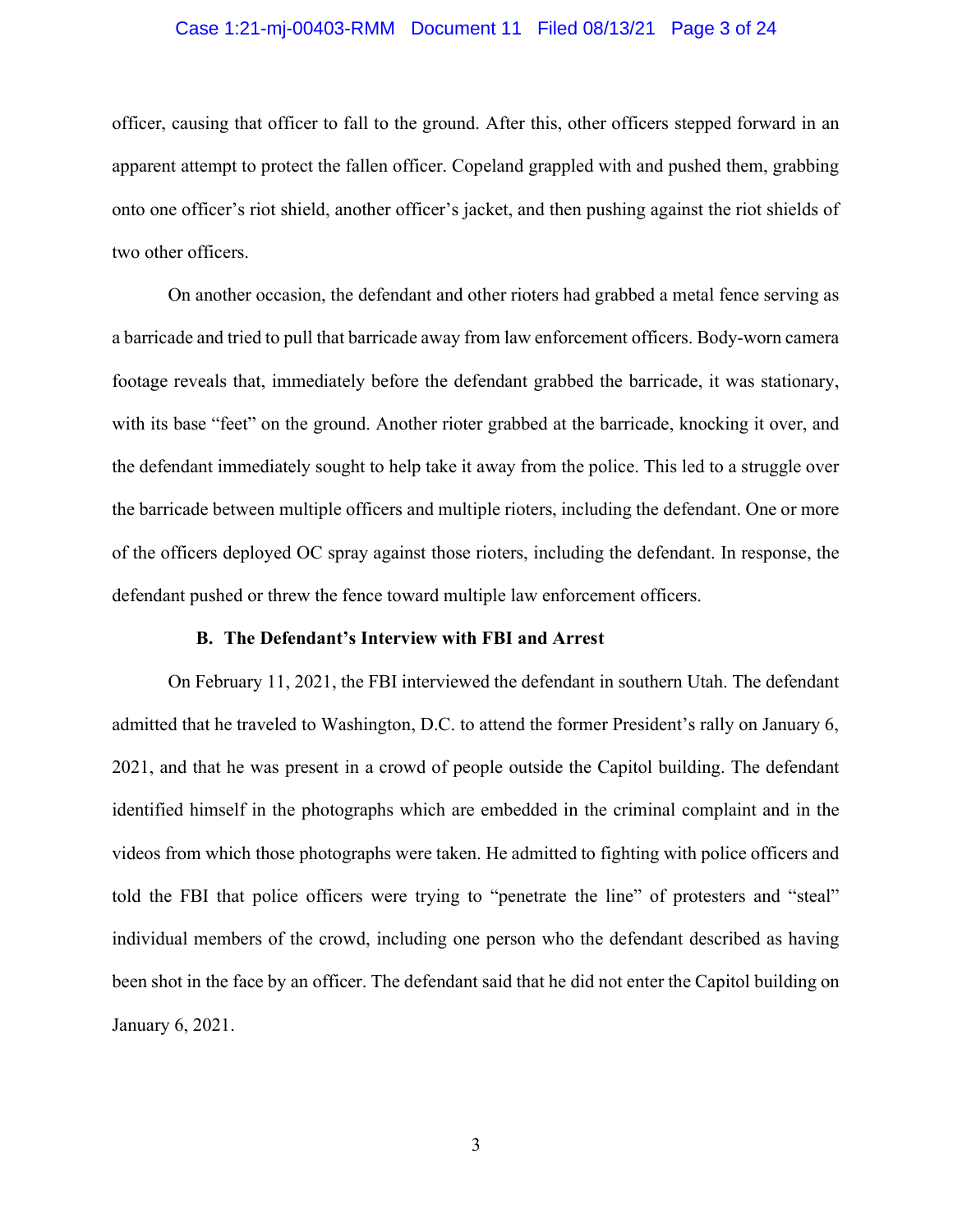## Case 1:21-mj-00403-RMM Document 11 Filed 08/13/21 Page 4 of 24

The FBI later learned that, shortly before this interview, the defendant sent the following text message to a group of friends: "To all of you out there please keep your rifles loaded and your heads down. I go to meet with the FBI in 15 minutes. Thanks for the portion of my life I shared with you. May god bless you and your lovely family. I don't know what's gonna happen in here but please don't let them steal my truck and stuff. Its parked on the third floor of the parking garage on the west side. The address is 20 N Main St, St. George, UT, 84770. Sincerely, Former US Army SGT. Landon K. Copeland"

The defendant voluntarily surrendered to the FBI on April 28, 2021 and made his initial appearance before a magistrate judge in Utah on April 29. In a Facebook post on April 28, 2021, before his initial appearance, the defendant wrote "So that everyone knows I go to see the FBI and a judge tomorrow. I guess peacefully protesting at the Capitol is now illegal and they are trying to hunt us all down to try and teach us a lesson. Unfortunately only one option remains when we return. We bring guns and take the Capitol building without intention of being peaceful. This ends with the government bombing their own people. I had hopes it wouldn't. But here we are."

## C. The May 6, 2021 Hearing

On May 6, 2021, the defendant appeared before this Court for his initial appearance in Washington, D.C. Six other defendants were also scheduled for initial appearances in cases arising out of the January 6, 2021, riot at the Capitol; defendant Copeland's hearing was scheduled seventh and last. The defendant spoke throughout the hearings, often interrupting the hearings for the other defendants.

During a general colloquy with all defendants, explaining the day's procedure, the defendant interrupted the Court to ask "At what point am I a free individual versus a pre-trial confined individual?" United States v. Landon Kenneth Copeland, 1:21-cr-00403 (RMM), Tr.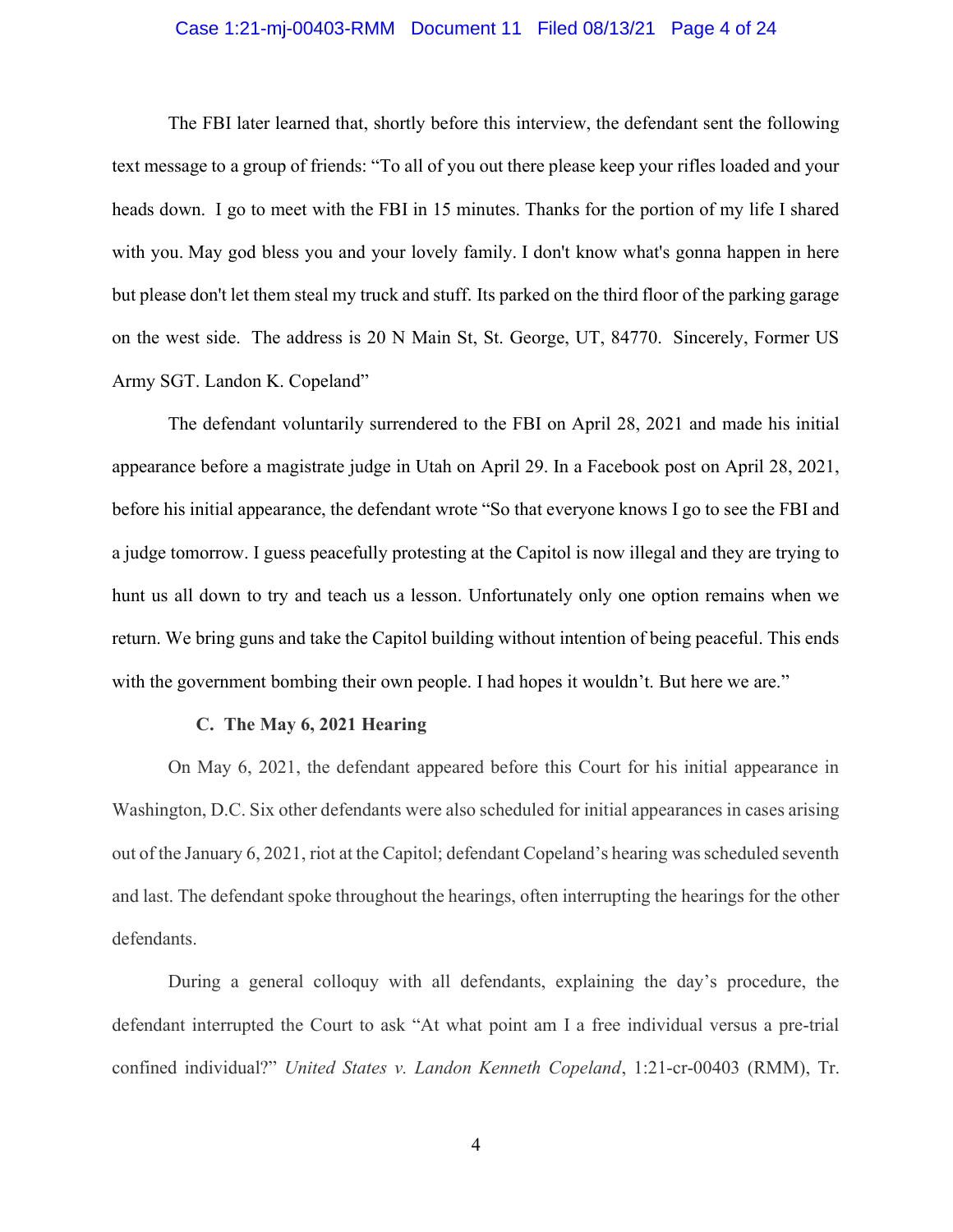## Case 1:21-mj-00403-RMM Document 11 Filed 08/13/21 Page 5 of 24

05/06/2021 at 7. The Courtroom Deputy admonished the defendant, telling him that "we can't have these interruptions or we are not going to get through the calendar today." Id. at 9. Defense counsel asked for the defendant to be "mute[d] … until his case is called," and the defendant replied, "No! No! No! No! No! No! No! No! I will keep my mouth shut. I promise." Id.

The defendant broke his promise, moments later, when he interrupted the Court to ask "[i]s any of this negotiable?" Id. at 10. During the first hearing, for defendant Antonio, the defendant interrupted to object when counsel for Mr. Antonio claimed that his client became hooked on Fox News and acquired "Foxitis or Foxmania." United States v. Anthony Alexander Antonio, 1:21-mj-00375, Tr. 05/06/2021 at 18-19. The defendant interrupted Mr. Antonio's counsel again, moments later; the Court directed that the Courtroom Deputy mute him. *Id.* at 19-20. During the second hearing, the defendant interrupted to ask the Court for an email address. United States v. William Tryon, 1:21-mj-00320, Tr. 05/06/2021 at 22-23. During the third hearing, the defendant did not have himself muted, and noise could be heard through his phone. United States v. Albuquerque Cosper Head, 1:21-cr-00291, Tr. 05/06/2021 at 14, 23. He also interrupted the hearing to volunteer that he was still present. Id. at 24. The next three hearings passed without interruption from Mr. Copeland. $2$ 

Once his own hearing began, the defendant was immediately combative with the Court. The hearing began with the following exchange:

| The Defendant: | Before we get started, how long can I postpone this thing?                                                                  |
|----------------|-----------------------------------------------------------------------------------------------------------------------------|
| The Court:     | You're scheduled for this hearing to go forward.                                                                            |
| The Defendant: | Well, I need – [Inaudible] – and I need a bunch of stuff, and<br>I'm a veteran and you owe this to me. And I don't like you |

<sup>&</sup>lt;sup>2</sup> United States v. Esther Schwemmer, 1:21-mj-00377, Tr. 05/06/2021; United States v. Jennifer Ruth Parks, 1:21-mj-00378, Tr. 05/06/2021; and United States v. Elijah Yazdani, 1:21-mj-00406, Tr. 05/06/2021.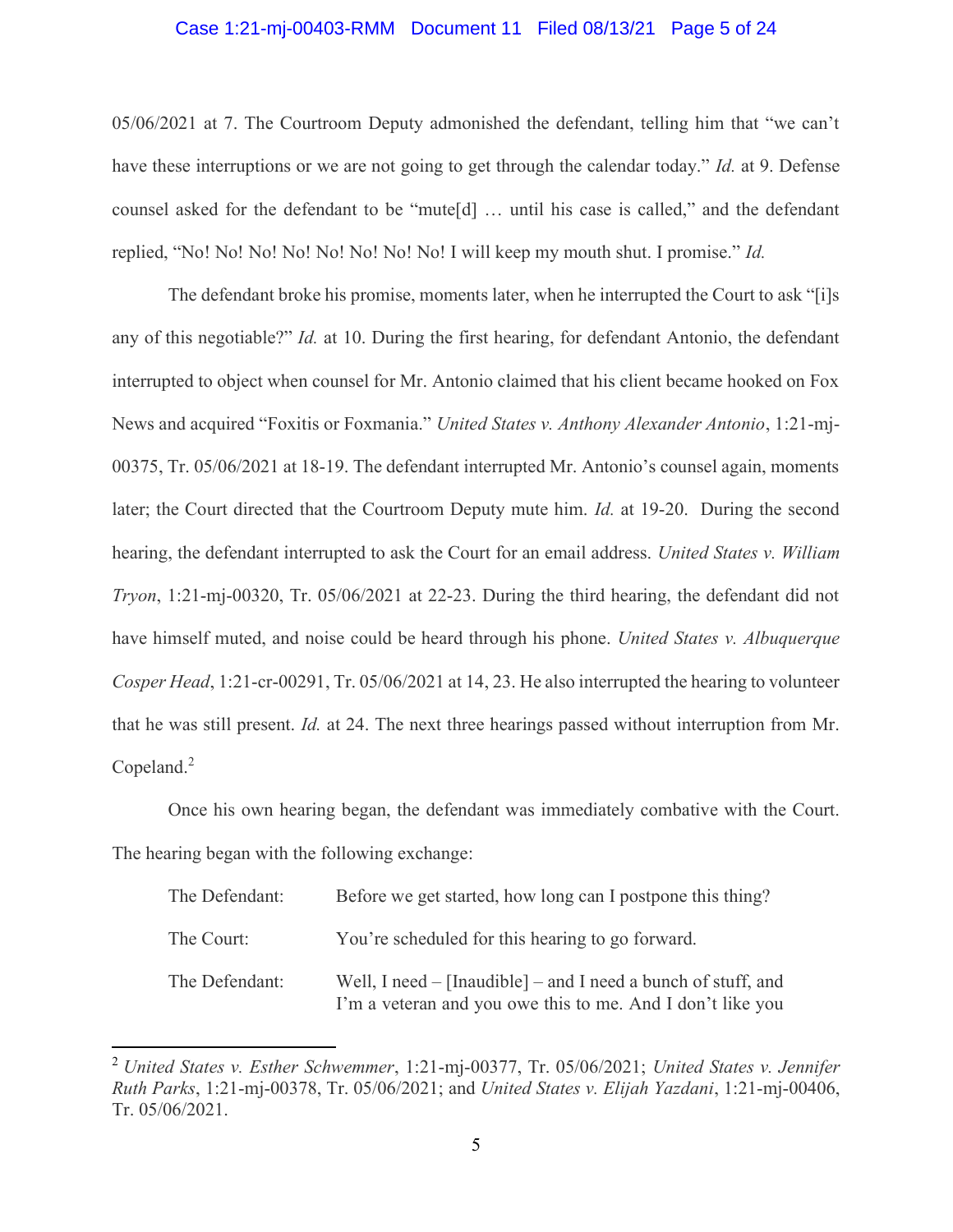people. You telling us what to do and pointing guns at us and stuff. I need some help. You people done just fucked this thing up somehow.

- The Court: Mr. Copeland, first of all –
- The Defendant: -- I don't know who you are but you are a robot to me. I am clear out here in the middle of the desert, in no man's land. You can't come get me if I don't want you to. You can't come kill me if I don't want you to. You can't take nothing from me that I don't want you to. So I am going to say this, you are going to give me a psych eval. You are going to give me all kinds of shit. You are going to give me everything to protect my rights and make sure I am a stable individual that doesn't like his Government coming and pointing guns at him and fucking stealing all of his money; 70 percent. Seven zero percent of my income returns to my Government through wealth distribution plans, through child support, through taxes. Fuck all of you. And I make \$15 an hour. Fuck all of you. I am telling you what, come fuck with me.
- The Court: Mr. Copeland. Mr. Copeland. Ms. Kay, could you mute Mr. Copeland?

The Defendant: Come get me fuckers. Come get me!

United States v. Landon Kenneth Copeland, 1:21-cr-00403 (RMM), Tr. 05/06/2021 at 15-16. The defendant again interrupted the Court, and swore at the Court, after the Court proposed a break to allow the defendant to speak privately with his attorney. Id. at 19. Then, when the matter was recalled, he became incensed that the Court was using the "wrong" case number (i.e., the D.C. case number, instead of the Utah case number), appeared to suggest this was part of a coverup, and swore at the Court again. Id. at 20-21. He disconnected from the hearing after his attorney claimed he was in crisis, id. at 24, then called back to swear at the court again, accuse "[y]ou guys" (presumably, the Government and Court) of "killing your own people," and then hung up again. Id. at 30-31.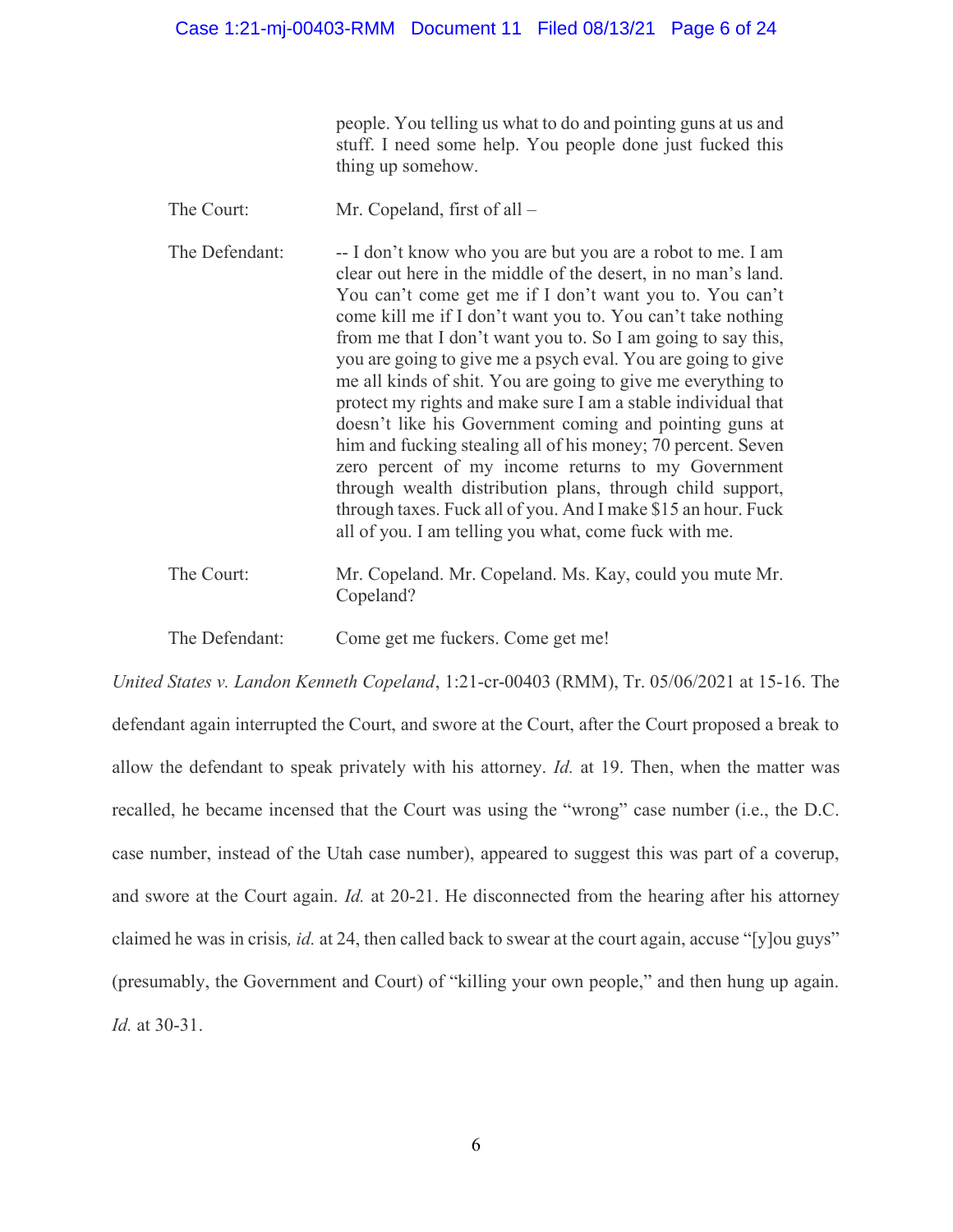#### D. The Defendant's May 6, 2021 Threats Against His Pretrial Services Officer

At some point during the May 6, 2021 hearings, the defendant called his Pretrial Services Officer in Utah ("the PSO"). The defendant told the PSO that "I want to speak" and "I want to be heard"; he also said that he was at the edge of a cliff and "ready to finish it." (PSO Report at 1.) After the hearing, the defendant sent his PSO a text message saying "Tell them I want to speak, or I will die for it!" He went on to say "If they issue a warrant, they will have to come and get me, and it won't be easy." Id.

During the hearing, the defendant drove to the PSO's office. While on his way to the office, the defendant called the PSO and told the PSO that the Court had cut him off, and he was coming to the PSO's office so that they (Pretrial) could make the Court listen. After he arrived, he spoke with the PSO through the security glass barrier. Id. The defendant began ranting about government conspiracies and claimed that everything was being taken from him, and the government was out to get him. Id. At times, he banged his head against the glass and pressed his face against the glass. Id. He told the PSO that "If I was on the other side of this glass, I would eat you from the inside out because I am starving," and went on to say "Fuck all of you, and fuck every single one of you." Id. This behavior continued for approximately 15 minutes, after which time another PSO told the defendant that the day was over and the staff had to leave. Id. According to the PSO, the defendant departed and the PSOs were able to leave without incident.<sup>3</sup>

This defendant's behavior prompted the PSO to submit a report arguing that "the U.S. Probation Office does not believe that any single condition or set of conditions can minimize the risk this defendant poses to officers and to the community at large." (Id. at 2.) The PSO opined

 $3$  The PSO informed the government that when they learned that the defendant was coming to the office, they had called the U.S. Marshal's Service. A Deputy U.S. Marshal sat outside of the office and watched the defendant leave.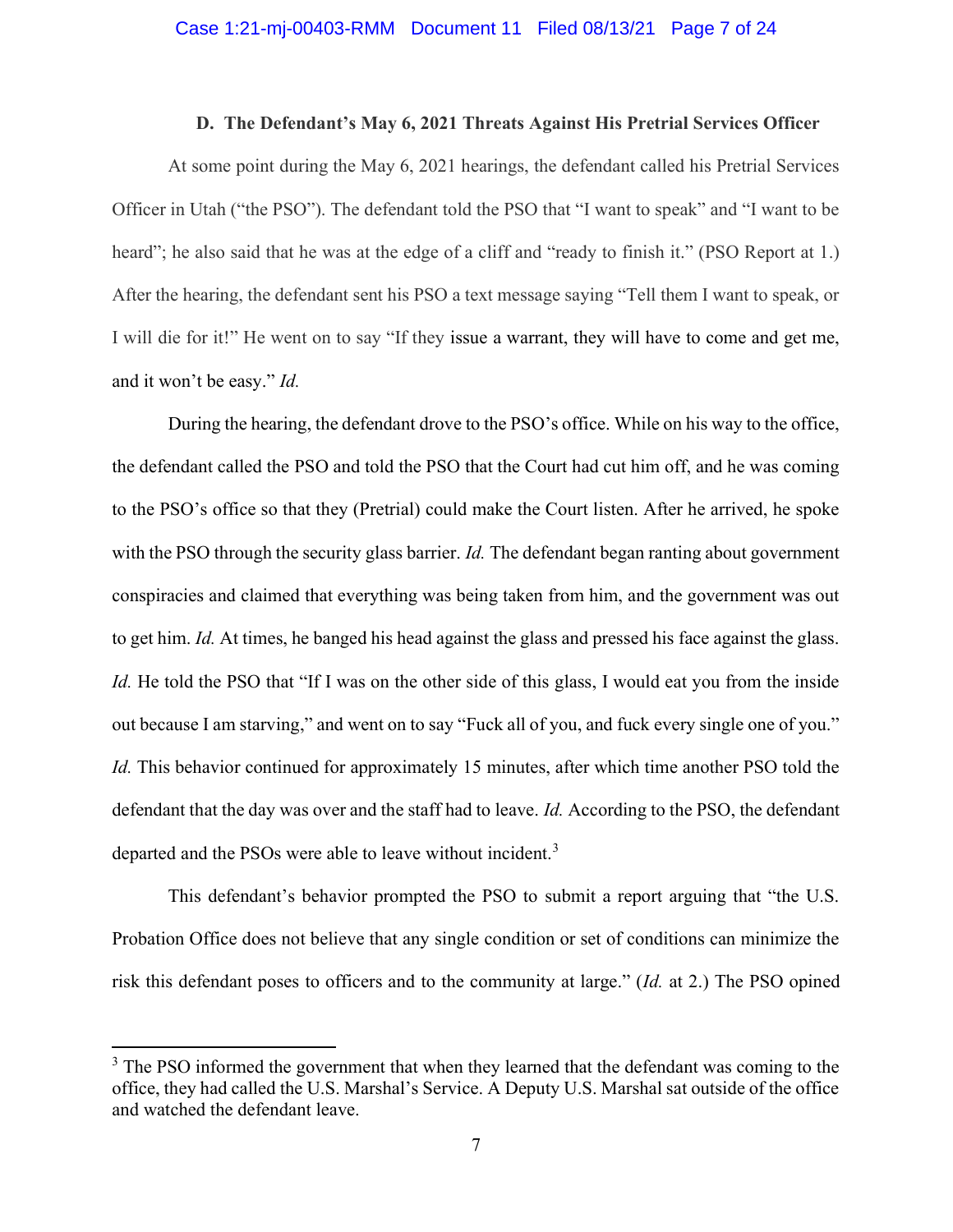### Case 1:21-mj-00403-RMM Document 11 Filed 08/13/21 Page 8 of 24

that the defendant might hurt or kill someone if allowed to remain on release. (Id.) In response to this report, Magistrate Judge Kohler issued a warrant for the defendant's arrest.

## E. The Defendant's Arrest and the May 12 Hearing

The defendant was arrested on May 11, 2021 and appeared before Magistrate Judge Kohler on May 12. At the hearing, and without prompting, the defendant explained one of his outbursts during the May 6 hearing. He volunteered that his actions were "intentional," and said that "they" [the attorney who claimed his client had "Foxitis"] "lambasted 250,000,000 people as having some sort of mental disease that tune into the Tucker Carlson nightly news show every night. I couldn't stand for that, Your Honor." United States v. Landon Kenneth Copeland, 4:21-mj-00030 (PK), Tr. 05/12/2021 at 4-5.<sup>4</sup>

## F. The Defendant's Subsequent Interviews

On May 14, 2021, the defendant interviewed with reporter Nate Carlisle of Fox 13, which is based in Utah. They spoke for at least 45 minutes. On June 4, 2021, the defendant interviewed with Scott MacFarlane of NBC Washington. They spoke for approximately 30 minutes. In both interviews, the defendant spoke about his conduct on January 6, his motivations for traveling to the Capitol, and the events of May 6. Because the interviews substantially overlap in substance, this memorandum organizes them by topic area, below.

## a. The Defendant's Statements about his Conduct on January 6, 2021

The defendant admitted to physical interactions with law enforcement officers, although he said that he "[didn't] think [he] committed a crime." He added that "you know, I have the

<sup>4</sup> According to Forbes.com, the Tucker Carlson show has an average audience of more than three million viewers—a large number, but far short of 250 million. https://www.forbes.com/sites/markjoyella/2021/04/27/tucker-carlson-leads-fox-news-to-big-winin-april-prime-time-ratings/?sh=1a9bc6a76cb2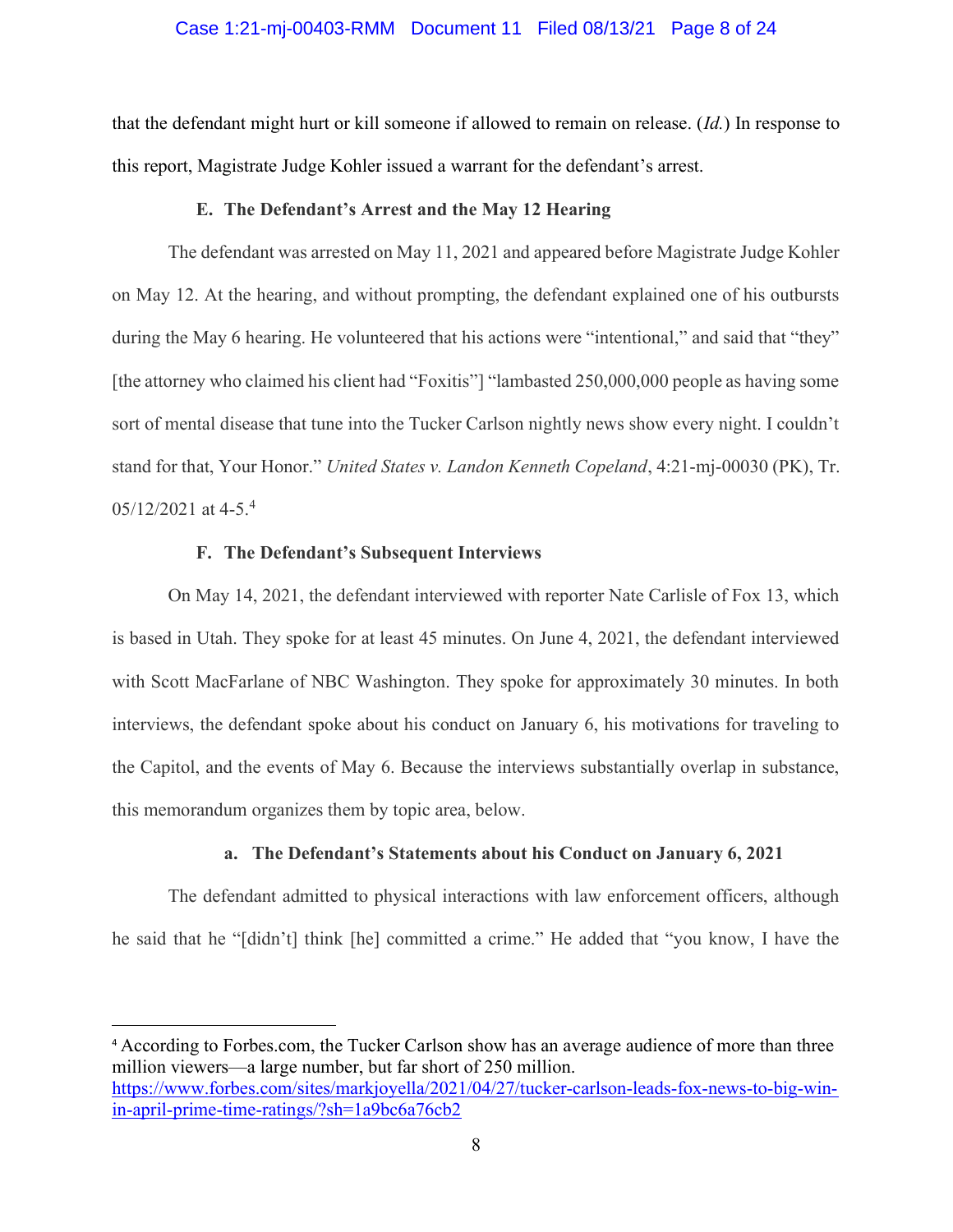### Case 1:21-mj-00403-RMM Document 11 Filed 08/13/21 Page 9 of 24

capability of where I could have hurt those other individuals [the officers]. But I didn't hurt them." The defendant further explained that he clashed with officers because he saw them "stealing" members of the crowd, and then made clear that he was using the word "steal" to mean "arrest":

To me, that's stealing people like that, arresting them. To me, I call it stealing people. Because you literally steal them out of their life. Because they arrested me now, I literally won't get to see the birth of my daughter on July 25.

The defendant claimed that a person standing near him was shot in the face, and after this, an officer instructed another nearby individual to "come with me." When the officer reached out to touch this person, the defendant "lost control and started forcing [the officers] out of the crowd toward their own police line." According to the defendant, one officer started hitting him in the legs with a baton; he took the baton. Another officer pushed him with a riot shield; he took the shield. The defendant said that, thereafter, he was shot in the back with a rubber ball grenade. He decided that "I'm going to get myself killed if I don't stop"; found his girlfriend, who had accompanied him on the trip; and left.

The defendant also admitted to struggling with officers over a crowd control gate. He claimed that the officers were holding the gate up and using the feet to stab at people, so he and another person tried to take it from them.<sup>5</sup> When the officers deployed pepper spray, the defendant picked up the crowd control gate and tried to toss it over them.

Speaking with Mr. MacFarlane, the defendant also justified his behavior by comparison to a famous instance of police brutality. After hearing the defendant's explanation of what happened, Mr. MacFarlane asked, "but they're the police, though. You understand that part of it." The defendant replied "Well I do understand they're the police, but at the same time, it was a cop who

<sup>&</sup>lt;sup>5</sup> Body-worn camera footage disproves this claim.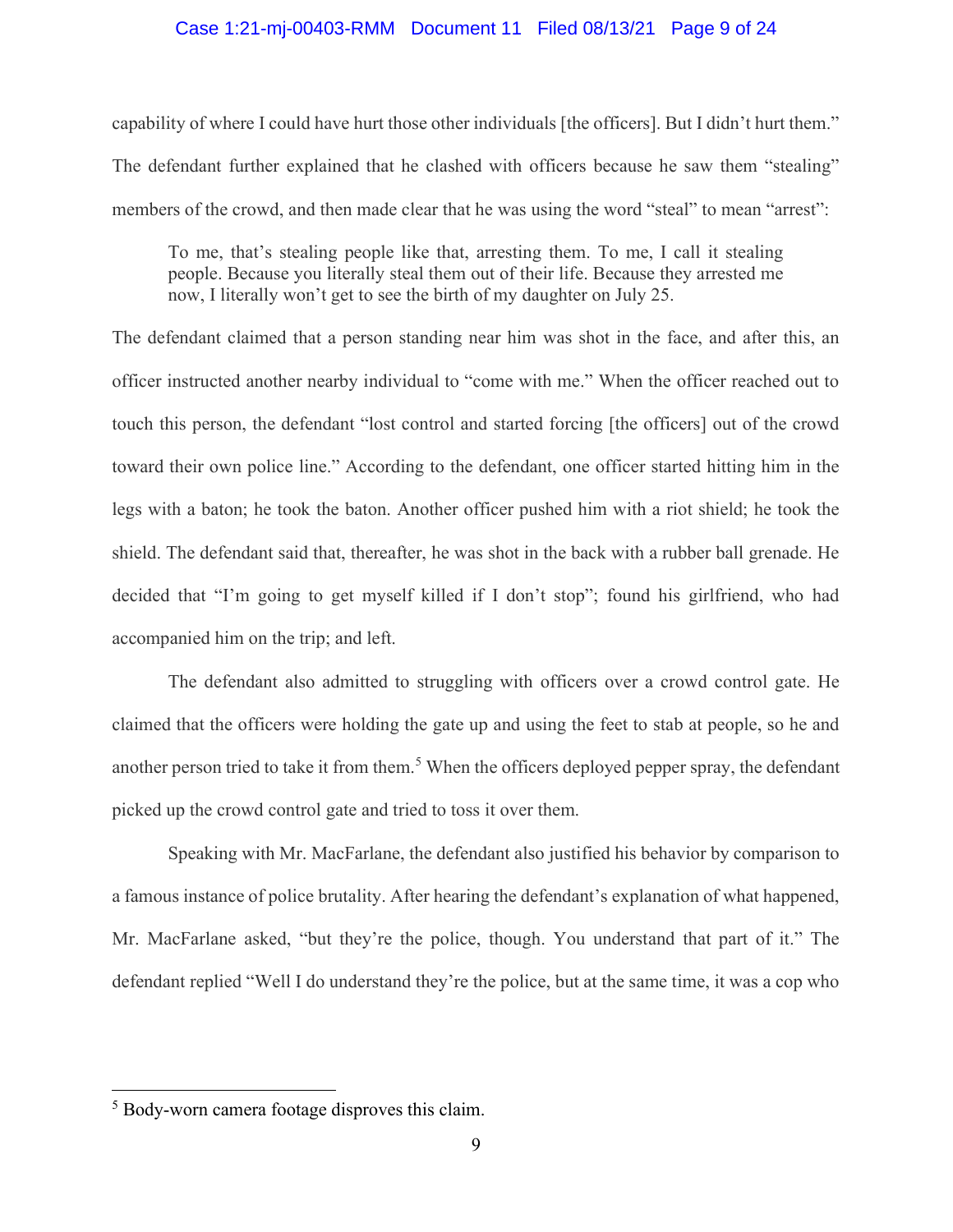## Case 1:21-mj-00403-RMM Document 11 Filed 08/13/21 Page 10 of 24

killed Derek Chauvin.<sup>6</sup> I mean, am I supposed to just let them go around and kneel on everybody's neck, and stand there and watch them, until they're dead?"

#### b. The Defendant's Reasons for Travel to the Capitol

The defendant said that he traveled to the Capitol in part because former President Trump ordered him and others to be there.<sup>7</sup> He estimated that, on the day of the riot, the crowd numbered between three and five million people. Despite his perception of the crowd's size, the defendant claimed to expect that he and members of the crowd could simply enter the building, sit down with Members of Congress, and say "let's just discuss the election, and what's happened … let's postpone this thing momentarily so we can have a true investigation into the voter fraud." The defendant said he was surprised to be stopped outside the Capitol by law enforcement, and asked why he couldn't get in, saying "It [the building] doesn't belong to you. It belongs to us, the people."

The defendant also repeatedly referred to Members of Congress as authoritarians, and U.S. law as tyranny. He referred to police as the "dogmen" of a tyrannical government. He claimed that, in light of the former President's request that his supporters to go to the Capitol, law enforcement did not have the authority to bar visitors. He also claimed that the person who ordered visitors barred "is the murderer of Ms. Ashli Babbitt." But in spite of these incendiary claims, the defendant also maintained that if he had the opportunity to speak with Members of Congress, and those Members told him that they would certify the electoral vote despite his objection, he would have walked out of the Capitol building and felt better for being heard.

<sup>&</sup>lt;sup>6</sup> Obviously, this was an error: earlier this year, Derek Chauvin, a police officer, was convicted of murdering George Floyd.

 $<sup>7</sup>$  At other times, the defendant said he wanted to confront lawmakers about police brutality, and</sup> also wanted to tell them "we're not getting what we want from [you], we want less limitations on our business and on our private lives."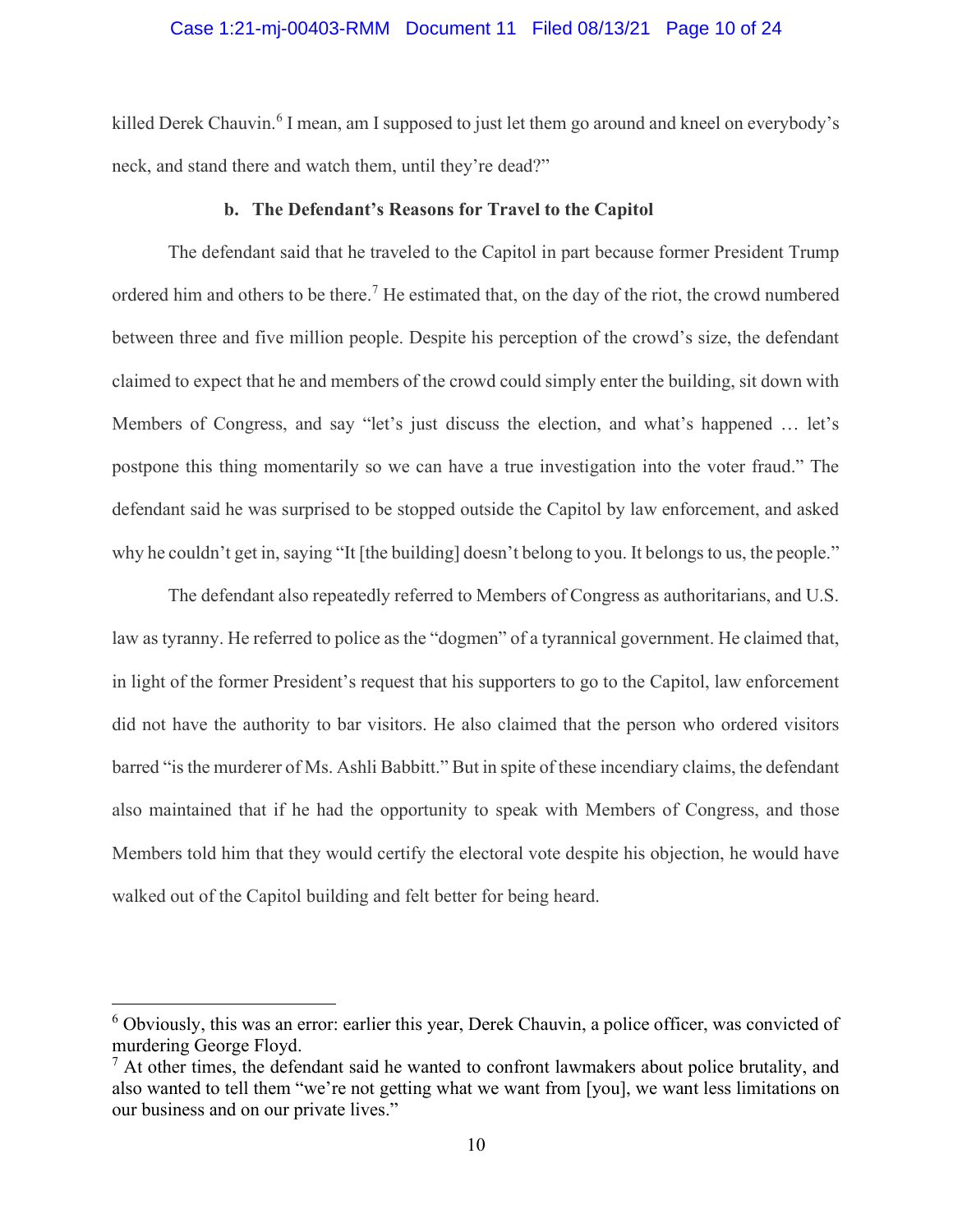## c. The Defendant's Account of May 6, 2021

 The defendant explained that he became angry during the May 6 hearing before this Court because "they" were "allowed to appeal to the left-leaning biases of that Court so heavily." By this, the defendant referred to a moment in United States v. Antonio, 1:21-mj-00375, when defense counsel claimed that Mr. Antonio had "Foxitis." Copeland added that this comment was "spitting in the face of the 258 million people that tune in to the Tucker Carlson show," that Fox News is the most watched news station on Earth, and that this attorney was allowed to lambaste all of Fox News' viewers without objection from the judge or any of the other attorneys present.

The defendant also claimed he did not threaten his PSO. He acknowledged speaking to the PSO, and said "I can give you the verbatim quote. It was 'I would eat your flesh for nutrients. I don't think you know what I am.'" The defendant failed to explain how this language was less threatening, or indeed different in substance at all, from what the PSO reported. Instead, he maintained that "I was well within my First Amendment rights in speaking to him the way I did."

When a reporter asked the defendant if he planned to stay quiet for the rest of the court hearings in his case, the defendant replied, "Well, absolutely, so long as they don't attack people with false allegations, including myself." The interviewer pointed out that the defendant was "leaving a big hole there, because one of the things they work out in court is what the facts are." To which the defendant replied, "Well, I mean, as long as you know what the facts are, and you state only the facts, I remain pleasant. But as soon as you don't state facts . . ."

## d. The Defendant's Statements about Government Authority Generally

Throughout the interview, the defendant repeatedly expressed opposition to the authority of various government actors. He described his pretrial release as "punishment without conviction," and said that he "feel[s] like there's a bunch of federal laws against that." He also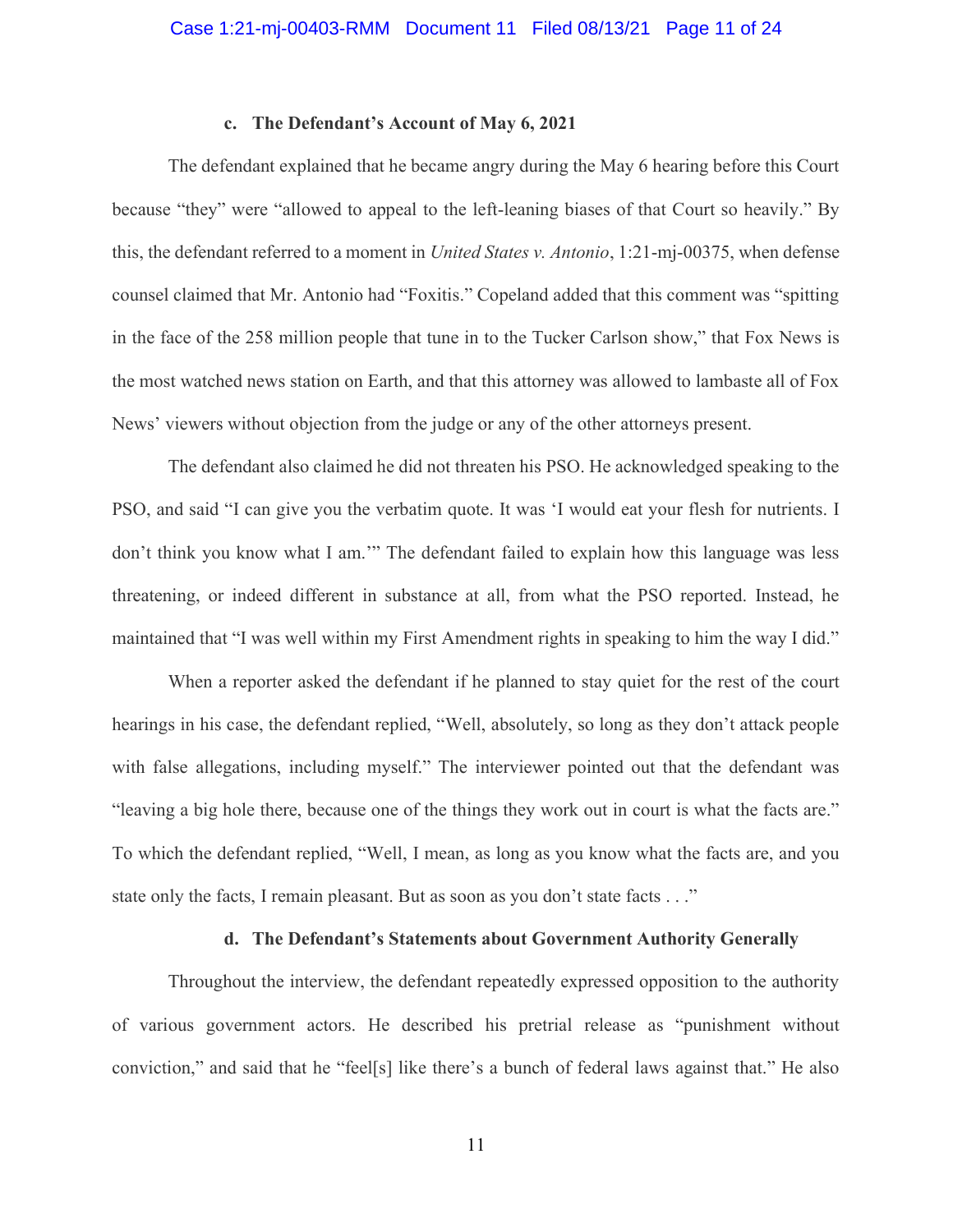## Case 1:21-mj-00403-RMM Document 11 Filed 08/13/21 Page 12 of 24

claimed that his ongoing child support obligations were unfair treatment of him specifically, and like cases represented unfair treatment of men generally.

#### B. Analysis

The Bail Reform Act, 18 U.S.C. § 3141 *et seq.*, authorizes the detention of defendants awaiting trial on a federal offense under certain, limited circumstances. The procedural posture of this case is somewhat unusual. On April 29, 2021, the defendant was released by Magistrate Judge Kohler with instructions to appear, virtually, before this Court on May 6. The defendant began his initial appearance before this Court on May 6, but never completed it due to the conduct described above. This Court, therefore, never ordered conditions of release. But, because of the defendant's threats against his PSO, the PSO sought revocation before Judge Kohler, who issued a warrant for the defendant's arrest. The defendant was arrested on May 12, 2021, and appeared before Judge Kohler, who issued a temporary order of detention. United States v. Landon Kenneth Copeland, 4:21-mj-00030 (PK), Dkt. 11-12. The defendant appeared before Judge Kohler again on May 17, 2021. The defendant did not admit or deny the PSO's revocation request, and Judge Kohler issued an order of temporary detention pending the defendant's appearance in Washington, D.C. Id., Dkt. 15, 17. The undersigned recalls that Judge Kohler intended to allow this Court to have the final say on the defendant's detention or release. But, since the defendant's arrest, this Court has been dealing with issues of competence. The Court never concluded the defendant's initial appearance, and therefore never imposed conditions of release.

 Accordingly, here, the government seeks detention under two provisions of the Bail Reform Act. First, it seeks detention pursuant to 18 U.S.C.  $\S 3142(f)(1)(A)$ , because the defendant is charged with a crime of violence. Second, the government seeks revocation of the defendant's release under 18 U.S.C. § 3148(b), because the defendant violated his conditions of release by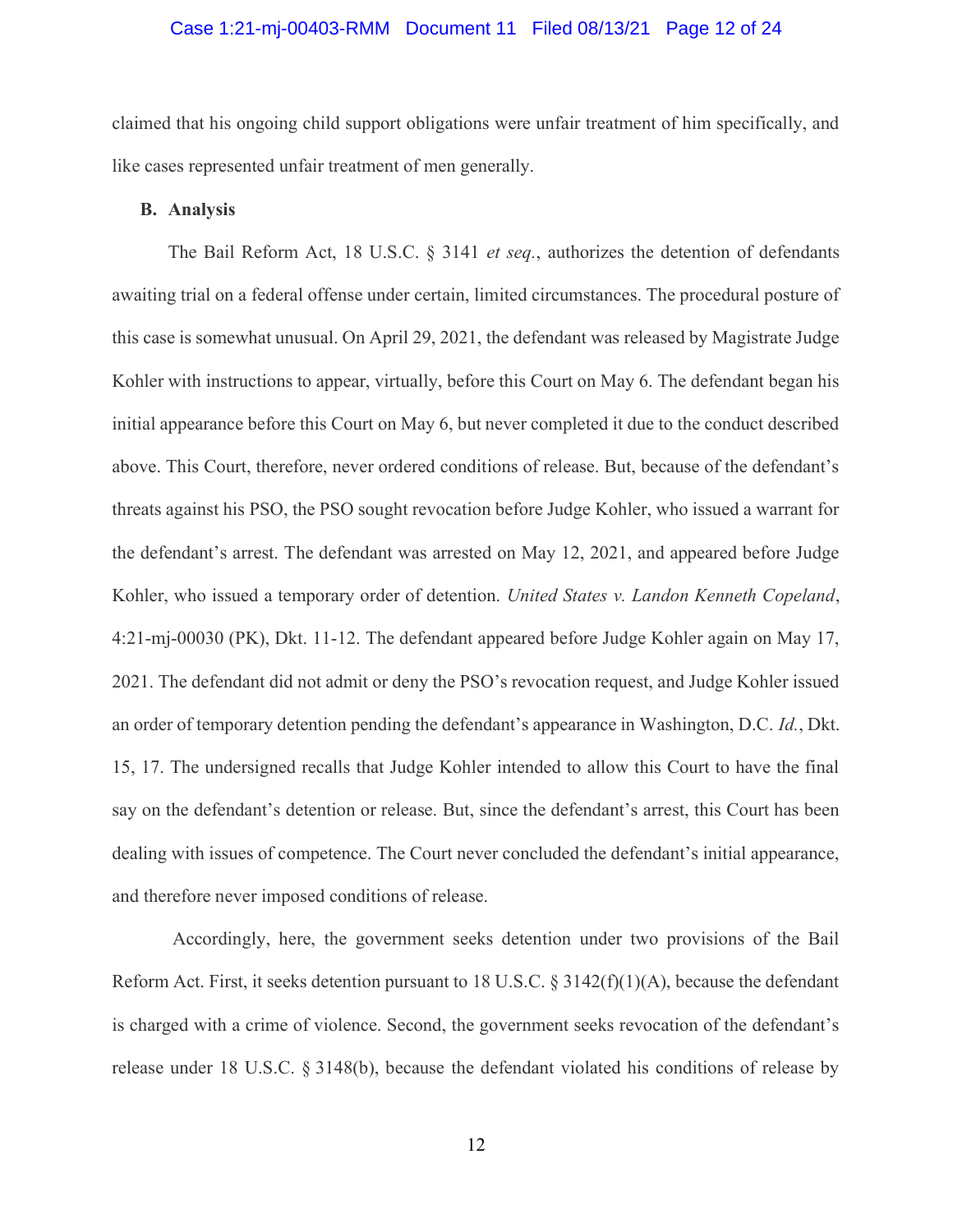### Case 1:21-mj-00403-RMM Document 11 Filed 08/13/21 Page 13 of 24

threatening his PSO. Either statute supports the defendant's detention. And, as outlined below, a presumption in favor of detention exists under either provision.

As to detention pursuant to  $\S$  3142(f)(1)(A), a crime of violence includes, among other things "an offense that has as an element of the offense the use, attempted use, or threatened use of physical force against the person or property of another." 18 U.S.C.  $\S 3156(a)(4)(A)$ . Here, that test is met: the defendant is charged with violations of 18 U.S.C. § 111(a)(1) and 231(a)(3). The charging language in the complaint specifically alleges that the defendant's conduct as to the 111(a)(1) count involved "physical contact with the victims and the intent to commit another felony," and further alleges as to the  $231(a)(3)$  count that the defendant "commit [ted] an act to obstruct, impede, and interfere with law enforcement officials lawfully engaged in the performance of their official duties . . . ."

Where the act authorizes pretrial detention, the judicial officer must hold a hearing to determine whether there are conditions of release that would reasonably assure the appearance of the defendant as required and the safety of any other person and the community. 18 U.S.C. § 3142(f). If the judicial officer finds that "no condition or combination of conditions will reasonably assure the appearance of the person as required and the safety of any other person and the community," the judicial officer shall order the person detained pending trial.  $\S 3142(e)(1)$ . A finding that no condition or combination of conditions would reasonably ensure the safety of any other person and the community must be supported by clear and convincing evidence. § 3142(f).

In some cases, Bail Reform Act establishes a rebuttable presumption that no condition or combination of conditions will reasonably assure the safety of any other person and the community.  $\S 3142(e)$ . As noted below, at the time of this offense, the defendant was on release pending trial for three sets of local offenses, which gives rise to such a rebuttable presumption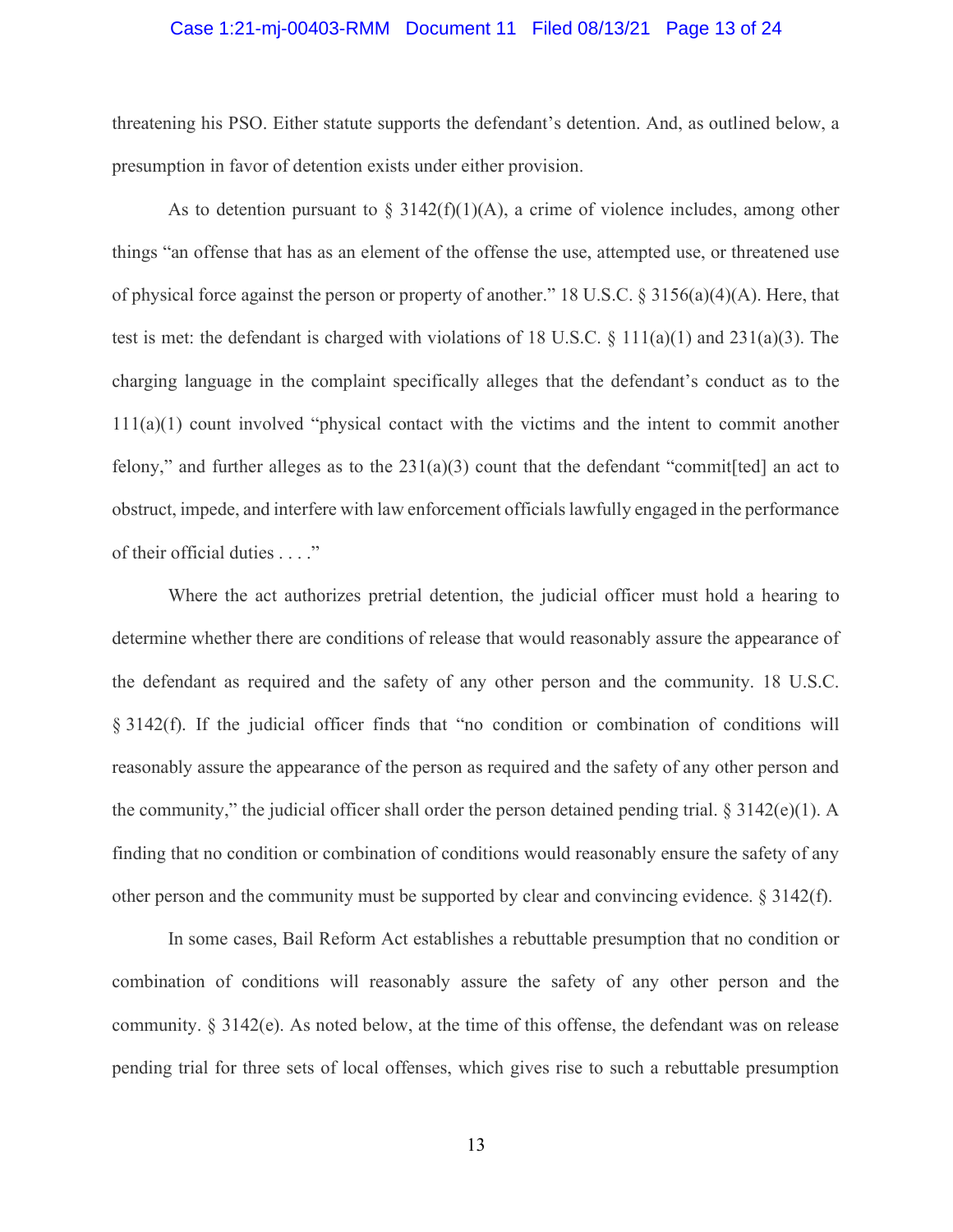## Case 1:21-mj-00403-RMM Document 11 Filed 08/13/21 Page 14 of 24

here. § 3142(e)(1)(A). But even if the presumption did not apply, the factors set forth in § 3142(g) strongly support pretrial detention. Those factors include "(1) the nature and circumstances of the offense charged  $\dots$ ; (2) the weight of the evidence against the person; (3) the history and characteristics of the person . . . ; and (4), the nature and seriousness of the danger to any person or the community that would be posed by the person's release."

As to revocation pursuant to  $\S 3148(b)$ , the defendant's PSO initiated revocation proceedings on May 6, 2021, following the defendant's threat. In Utah, Magistrate Judge Kohler issued a warrant for the defendant's arrest based on his violation. On May 12, 2021, when the defendant was brought before Judge Kohler following his arrest, defense counsel sought a hearing detention hearing in the District of Columbia, and Judge Kohler issued a denial on the defendant's behalf to the allegations in the petition for revocation of supervised release. United States v. Landon Kenneth Copeland, 4:21-cr-00030 (PK), Tr. 05/12/2021 at 11-12.<sup>8</sup>

The Court must order the defendant's detention if, after a hearing, the Court finds first, either probable cause that the defendant committed a crime while on release, or clear and convincing evidence that the defendant violated any other condition of release; and second, either that there is no condition or combination of conditions that will assure the defendant will not flee or pose a danger to the safety of any other person and the community, or that the defendant is unlikely to abide by any condition or combination of conditions of release. 18 U.S.C. § 3148(b)(1)(A-B). And, where a person commits a felony while on release, "a rebuttable presumption arises that no condition or combination of conditions will assure that the person will not pose a danger to the safety of any other person or the community." § 3148(b). It is a felony to

<sup>&</sup>lt;sup>8</sup> It appears that defense counsel may have been requesting a detention hearing pursuant to 18 U.S.C. § 3142(f), but that Judge Kohler may have been anticipating a hearing pursuant to 18 U.S.C. § 3148(b). The record is not clear on this point.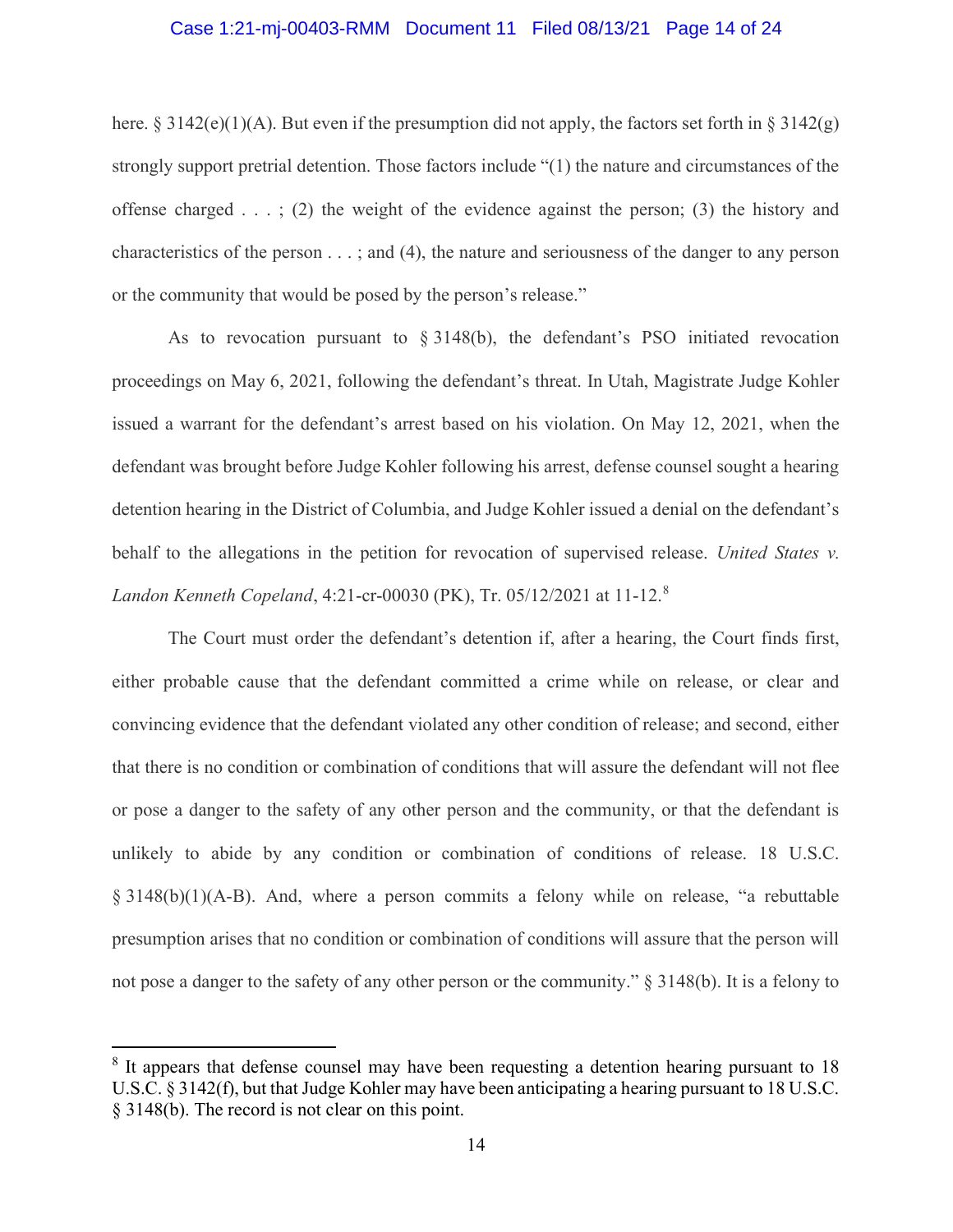### Case 1:21-mj-00403-RMM Document 11 Filed 08/13/21 Page 15 of 24

threaten violence against an officer of the United States while such officer is engaged in the performance of their official duties, or on account of their official duties. 18 U.S.C. §§ 111(a)(1), 1114. The defendant's PSO unquestionably falls into this category; if the Court credits his allegations, the Court would by consequence find probable cause that the defendant committed a felony on release. This, in turn, would trigger a rebuttable presumption in favor of detention.

## 1. Pretrial Detention Pursuant to 18 U.S.C. § 3142(e)

## a. The Nature and Circumstances of the Offense Charged

Here, the offense charged is a violent felony: assaulting law enforcement officers. And, although the defendant claims that he was trying to stop officers from "stealing" members from the crowd, video evidence makes clear that he was the initial aggressor. He approached the police line, shouting; he pushed another rioter into an officer, while that rioter had his hands around or near another officer's throat. The defendant's claim that he was protecting others is flatly untrue. Instead, he started a brawl. The defendant also lied when he claimed that, in the barricade incident, he was protecting the crowd from officers who were using the barricades as weapons. Instead, the defendant and another rioter tried to steal a stationary barricade from an officer.

In his interviews, the defendant offers a variety of justifications for his conduct. But none of these justifications withstands any scrutiny. He claimed he was defending others, but then made clear that he was defending them *against being arrested*, a legitimate police function.<sup>9</sup> He claimed

<sup>&</sup>lt;sup>9</sup> Additionally, the defendant's statements can be seen as raising a claim that he acted in defense of another. "[E]very person has the right to use a reasonable amount of force in defense of another person if he, one, actually believes that the other person is in imminent danger of bodily harm; two, he has reasonable grounds for that belief; and three, the other person has a right to selfdefense. Lee v. United States, 61 A.3d 655, 658 (D.C. 2013) (emphasis in original); see. Rude v. Adeboyeku, 552 F. Supp. 2d 32, 36 (D.D.C. 2008) (articulating the same principle in a civil case). But the other rioters, whom the defendant claims he was protecting, had no general right to resist arrest by physical force. See United States v. Middleton, 690 F.2d 820, 826 (11th Cir. 1982) (rejecting self-defense defense against resisting arrest where the defendant presented no evidence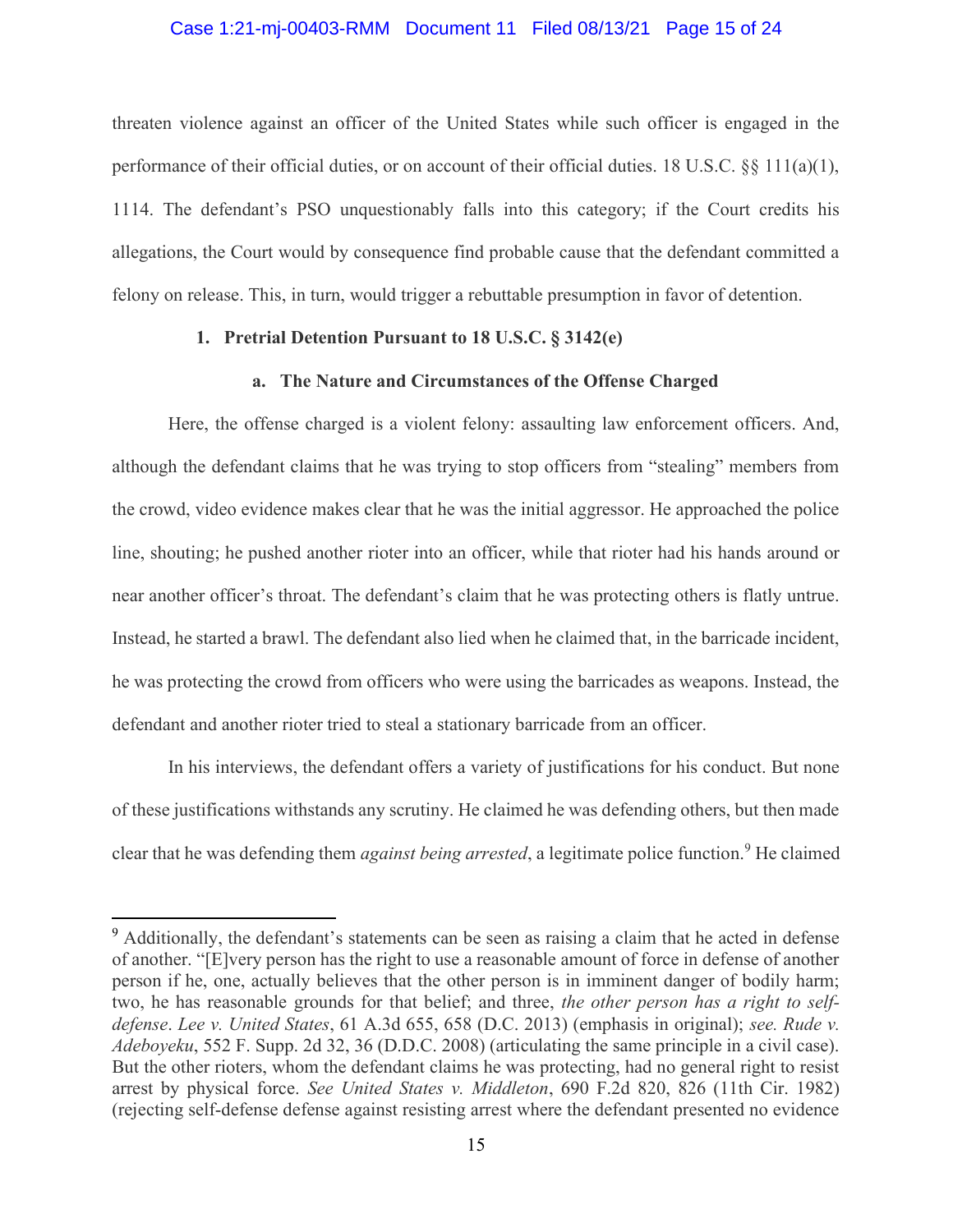## Case 1:21-mj-00403-RMM Document 11 Filed 08/13/21 Page 16 of 24

he could have hurt officers, but chose not to; as a defense, this statement is farcical. He claimed that he was following the former President's orders to be present at the Capitol, and that the officers were violating orders from their Commander-in-Chief. But this makes no sense. The defendant, a veteran, had been dishonorably discharged years before this riot. He would have understood that the police do not answer to the President, that he was no longer a soldier and thus did not take orders from the President (nor anyone), and that, in any event, a request made at a political rally was not a military order.<sup>10</sup> Instead, it appears that these views were shaped by the defendant's ideology: that the government was tyrannical, and the police officers were its dogmen.

Additionally, the defendant's the trip to Washington, D.C. took substantial planning. The defendant traveled from southern Utah, near St. George, to Washington, D.C., a round trip of more than 4,500 miles. The defendant took a week off work and drove, with others, for three days each way. Whether or not the defendant planned to fight law enforcement officers, his presence in the Capitol was not a lark.

This factor weighs strongly in favor of detention.

## b. The Weight of the Evidence

The weight of the evidence in this case is overwhelming. Video captures the defendant assaulting police officers, and it makes clear that he did not act in self-defense or defense of another. The government's evidence thoroughly confirms the defendant's identity, and the

of unlawful force by officers); cf. United States v. Span, 970 F.2d 573, 579-80 (9th Cir. 1992) (discussing "limited right to offer reasonable resistance to an arrest that is an officer's personal frolic").

<sup>&</sup>lt;sup>10</sup> Even if the Court accepts that the defendant was speaking in good faith about his view of the former President's supposed orders, this factor would not weigh in favor of release. "If defendant truly believes that the only reason he participated in an assault on the U.S. Capitol was to comply with President Trump's orders, this shows defendant's inability (or refusal) to exercise his independent judgment and conform his behavior to the law." United States v. Chansley, 1:21-cr-00003 (RCL), Mem. Op. 03/08/21 at at 19-20.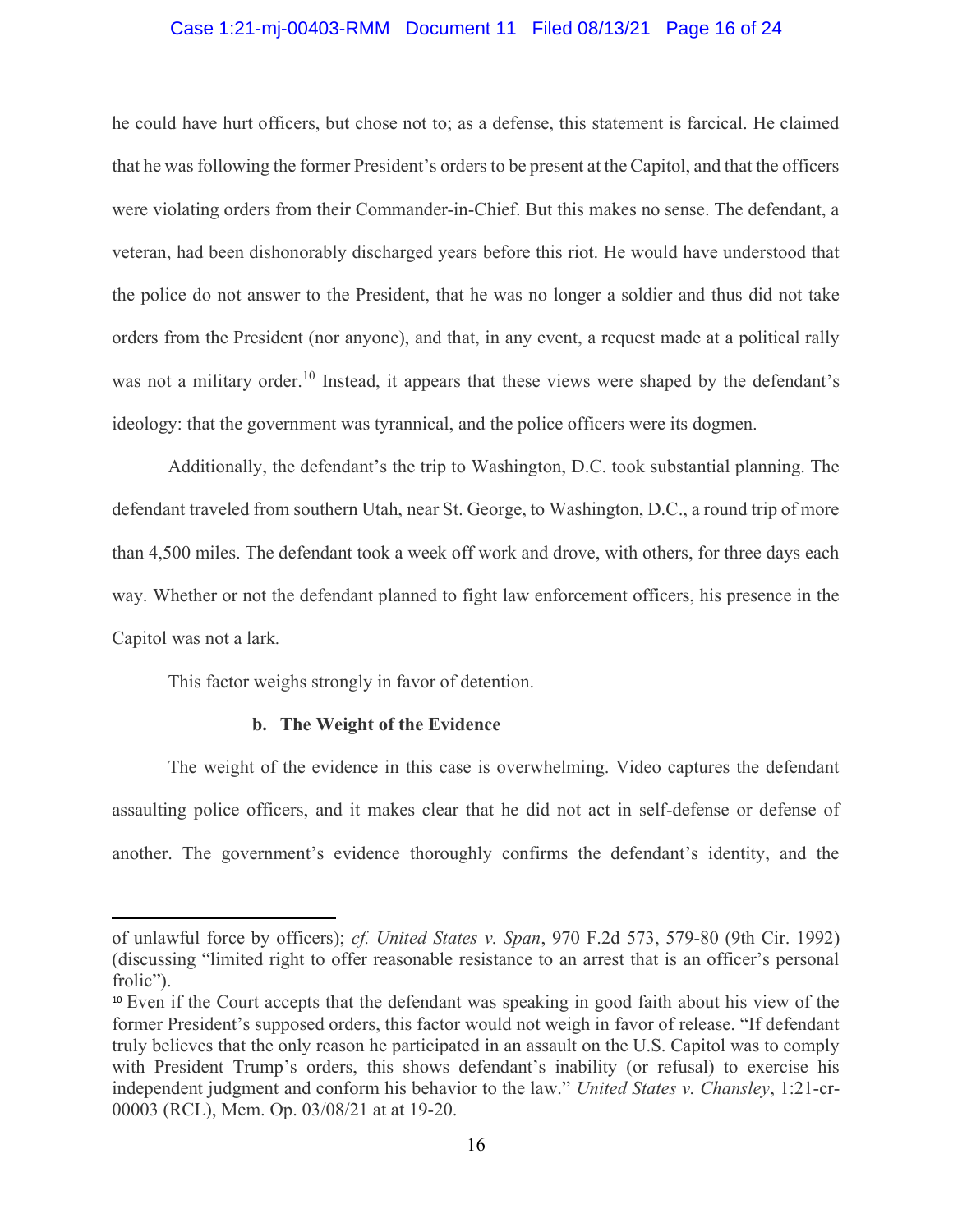## Case 1:21-mj-00403-RMM Document 11 Filed 08/13/21 Page 17 of 24

defendant has admitted that the videos record his conduct. This factor weighs strongly in favor of detention.

## c. History and Characteristics

#### 1. The Defendant's Statements about This Offense

The defendant has spoken at length about his views on this case, his conduct, and his behavior since arrest. He views his own conduct through the most charitable lens possible, and the government's conduct as tyrannical. He views himself as justified in responding to any perceived slight with anger and physical force. Put simply, these views demonstrate an unwillingness to conform his conduct to the law or to court orders, an unwillingness to comply with terms of supervision, and strongly counsel pretrial detention.

The defendant's conduct on January 6 already shows a lack of respect for law enforcement and a willingness to flout their authority. He has violated the terms of his supervised release by threatening his PSO. And months after his conduct, with time for reflection, he maintained that his actions were justified, and showed no willingness to see anything problematic about his behavior. Talking about January 6, he would "do it all again." Talking about his PSO, he acknowledged saying "I would eat your flesh for its nutrients. I don't think you know what I am." But he claimed this was not a threat. Instead, the defendant acknowledged these were "inappropriate words, I suppose," but maintained he was within his rights to speak this way.

The defendant also is unwilling to acknowledge how dangerous the riot was. He claimed "no one really harmed any of those officers." But, as has been well and extensively documented, this is false. Information about the damage caused by this riot is readily available to anyone with an interest in finding it. But as the defendant has demonstrated through his words and conduct, he would rather believe in his own righteousness than acknowledge the truth.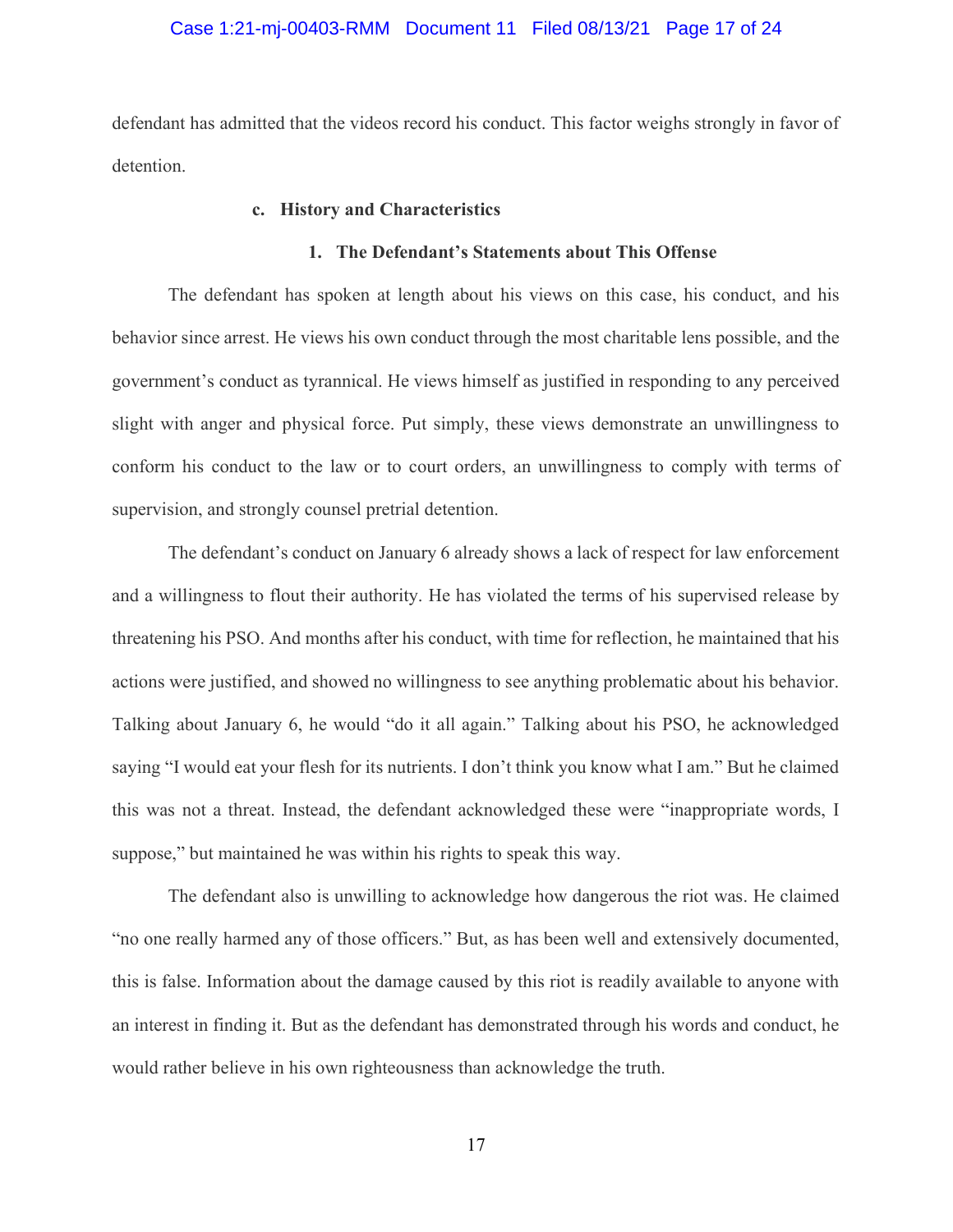## Case 1:21-mj-00403-RMM Document 11 Filed 08/13/21 Page 18 of 24

Similarly, the defendant shows no regret for saying things to this Court like "You're going to give me what the fuck I want! You're going to do what the fuck I tell you to do" and "Fuck all of you all!" He does not even seem to find this language problematic. Instead, he views it as justified by the Court's supposed "left-leaning biases," which he saw in the Court's (appropriate) failure to engage with a silly claim raised by a different lawyer in a different case. Indeed, the defendant claims that when swearing at this Court, he was simply defending others from the mean things this other lawyer said. And he will only stay quiet at future court hearings "so long as they don't attack people with false allegations"—which, in the defendant's mind, includes the charges brought against him.

The defendant also claimed that he, and probably others, would have left peacefully if only they had the chance to sit down and talk with lawmakers. This beggars belief. The defendant was motivated, in part, by the false belief that an election was stolen from the former President. Other rioters too, were motivated by this false belief. The defendant traveled more than 4,500 miles, round trip, to be present at the Capitol on January 6, 2021. He called the Members of Congress tyrants, called the officers protecting them dogmen, and assaulted police officers. Other rioters, who got inside the building, caused property damage and left death threats for members of Congress. In short, the defendant physically demonstrated what he thought of people representing the United States government, and how he would have interacted with Members of Congress if given the chance.

Finally, the defendant plans to take this case to trial because he doesn't like policing in America, recent laws that have been passed, and higher taxation. He thinks a jury will side with him because "I don't believe anybody likes what the badge has done to anyone in the last few years." The defendant is, of course, entitled to exercise his Constitutional right to a trial by jury.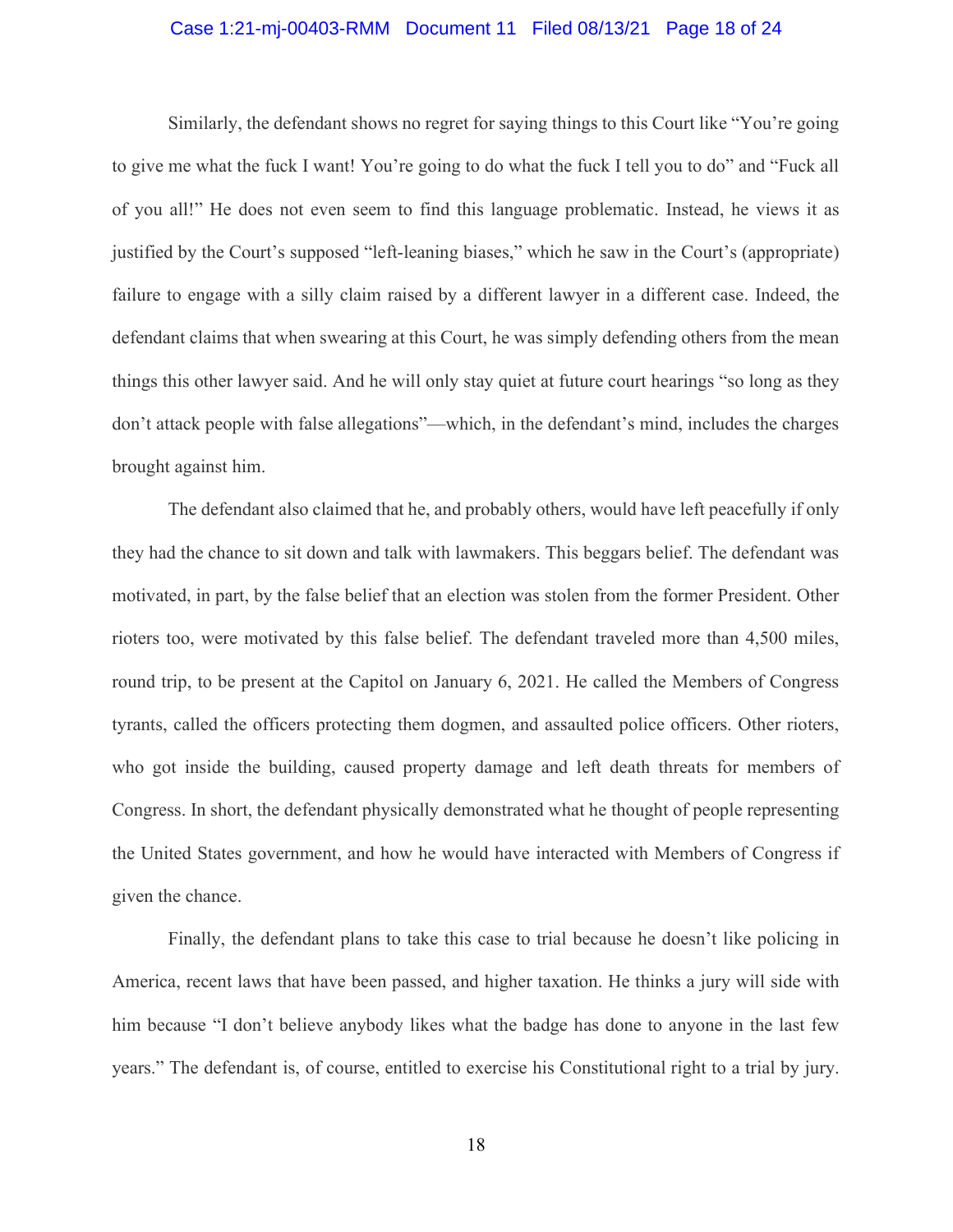### Case 1:21-mj-00403-RMM Document 11 Filed 08/13/21 Page 19 of 24

But his political opinions do not present a defense to assaulting police officers during a riot, and his claim is a non sequitur to the actual questions which a jury will be asked to decide.

To cast himself as a hero, the defendant has blinded himself to reality. While engaging in such thorough self-justification, he cannot be trusted to abide by any conditions of pretrial release. Cf. Chansley, Mem. Op. 03/08/21 at 21 ("The statements the defendant has made to the public from jail show that defendant does not fully appreciate the severity of the allegations against him. To the contrary, he believes that *he*—not the American people or the members of Congress—was the victim on January 6.").

### 2. The Defendant's Other History

In addition to the defendant's statements about this offense, other aspects of his history weigh in favor of pretrial detention. He has a long history of drug use, which shows a history of violating federal law. See Chansley, Mem. Op. 03/08/21 at 25-26. Indeed, the FBI agent who arrested the defendant reported that he smelled of marijuana at arrest, and the defendant's PSO reported that he smelled of marijuana during his initial interview. He was dishonorably discharged from the United States Army after being convicted, at court martial, of distributing marijuana and related offenses. (Dkt. 6 at 5.) In North Dakota, the defendant was convicted of carrying a concealed weapon (misdemeanor) in 2014, disorderly conduct in 2015, and driving under the influence (a separate case) in 2015. The defendant also appears to have an open case in North Dakota, from 2015, for leaving the scene of an accident and related offenses; a warrant was issued for his failure to appear on October 8, 2015. In Arizona, he has a 2017 conviction for criminal trespass.<sup>11</sup> In Missouri, the defendant was convicted of driving while revoked or suspended in

 $11$  The information from North Dakota and Arizona does not appear in the D.C. Pretrial Services Report. (Dkt. 6.) The government verified this information with the defendant's PSO in Utah.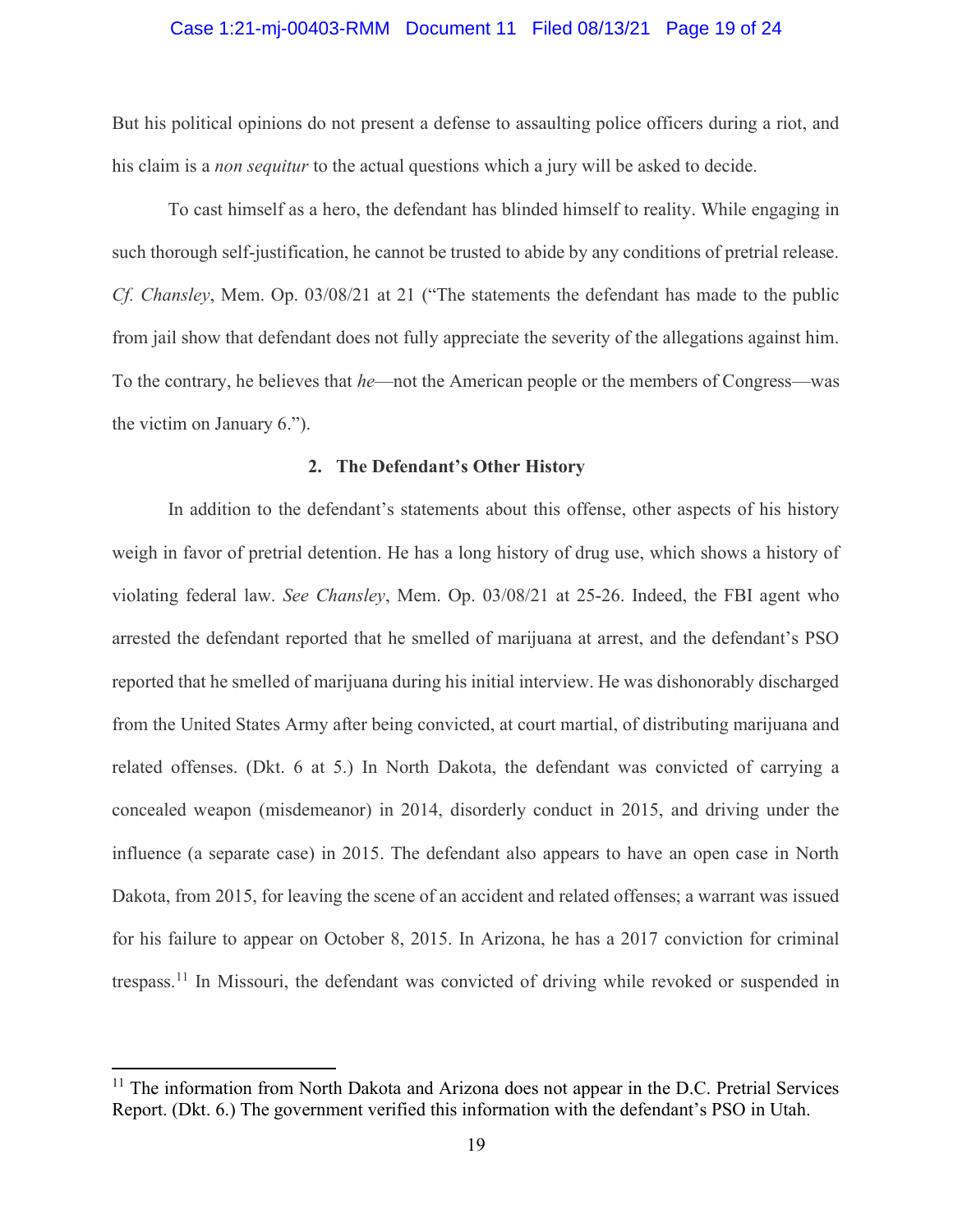## Case 1:21-mj-00403-RMM Document 11 Filed 08/13/21 Page 20 of 24

2016, property damage in 2016 (on a separate occasion), and criminal trespass in 2017. (Dkt. 6 at 4.)

At the time of his offense in Washington, D.C., the defendant had several other, open cases in Utah. He had a February 15, 2020 matter pending disposition for possession of controlled substances, a February 22, 2020 matter pending disposition for the violation of a protective order, and an August 5, 2020 matter pending disposition for possession of a firearm, driving without a license and possession of an open container of alcohol. The pendency of several cases did not deter the defendant from traveling to Washington, D.C. and assaulting law enforcement officers. In the February 15 matter, a warrant was issued on June 16, 2020 for the defendant's failure to appear; he did not appear again until February 8, 2021, after his arrest in another Utah case (described below). Records related to the August 5, 2020 matter reveal that when the defendant's car was stopped, the police smelled marijuana emanating from the vehicle, that the defendant was driving with a suspended license, that there was an open container of alcohol and a loaded .22 caliber rifle in the vehicle.

Then, on February 5, 2021, about one month after the Capitol riot, the defendant was stopped while driving and cited for speeding, driving on a suspended or revoked license, displaying the wrong plate, and for failure to provide proof of insurance. While the defendant was stopped, he became argumentative with law enforcement and claimed that he was being harassed. He was asked to step out of the vehicle and ordered to hand over his keys, but he refused, turned the vehicle on, and tried to roll up the driver's side window. Ultimately, the officer was able to arrest the defendant after shattering the window and ordering him out of the vehicle at gunpoint. During this traffic stop, the police officer observed a rifle with ammunition. It appears that the defendant was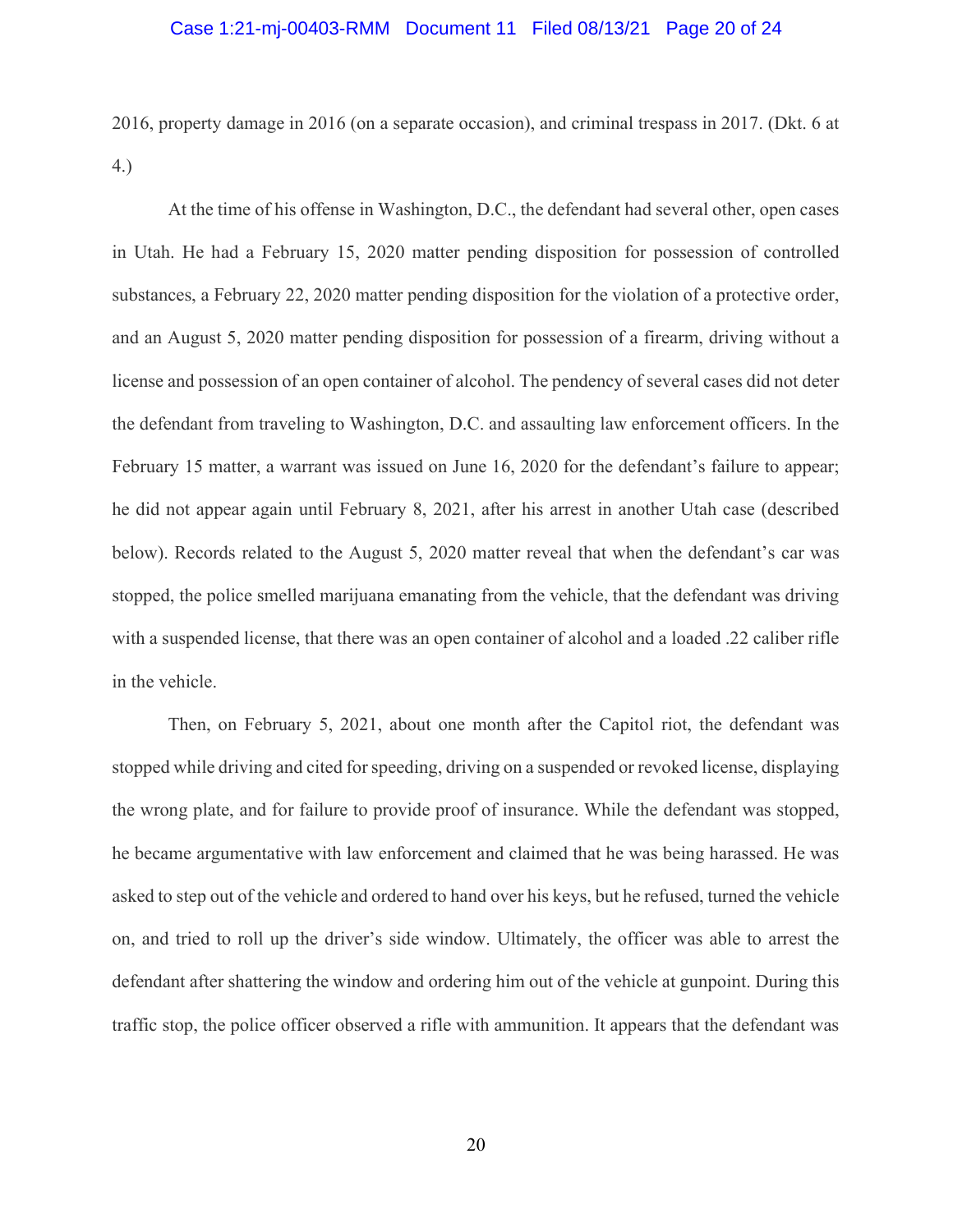#### Case 1:21-mj-00403-RMM Document 11 Filed 08/13/21 Page 21 of 24

not charged with a weapons offense because the officer could not determine whether there were conditions prohibiting him from possessing the weapon.

The defendant has abundantly demonstrated, through his past conduct, that he does not respect the government's lawful authority and will not comply with it. This factor weighs strongly in favor of pretrial detention.

## d. The Nature and Seriousness of the Danger to Any Other Person and the Community

The facts discussed above show that, if released, the defendant would represent an ongoing danger to other people and the community. Showing no remorse for his threats to his PSO, his release would present a risk of further harassment and threats. If he failed to comply with court conditions, and law enforcement officers were sent to arrest the defendant, he would represent a risk to those law enforcement officers. After all, he was not shy about attacking officers on January 6, nor has he been shy about defending his behavior. He perceives law enforcement authority as illegitimate when he does not agree with its exercise, and views arrests—including his own arrest—as illegitimately "stealing" people from their lives.

The defendant's housing would exacerbate the risk to law enforcement, should they be placed in a position to arrest him. The defendant lives in multifamily housing in a remote part of Utah. It would be extremely challenging for the defendant's PSO to perform any sort of compliance check at the defendant's home, especially to see whether drugs or firearms are stored inside, and, if they are, who possesses them.

## 2. Revocation of Release Pursuant to 18 U.S.C. § 3148(b)

When the defendant threatened his PSO, he also violated the terms of his supervised release by committing an additional criminal offense. The Court may order him detained, pursuant to 18 U.S.C. § 3148(b), if it finds probable cause that he did so, and then either finds that there is no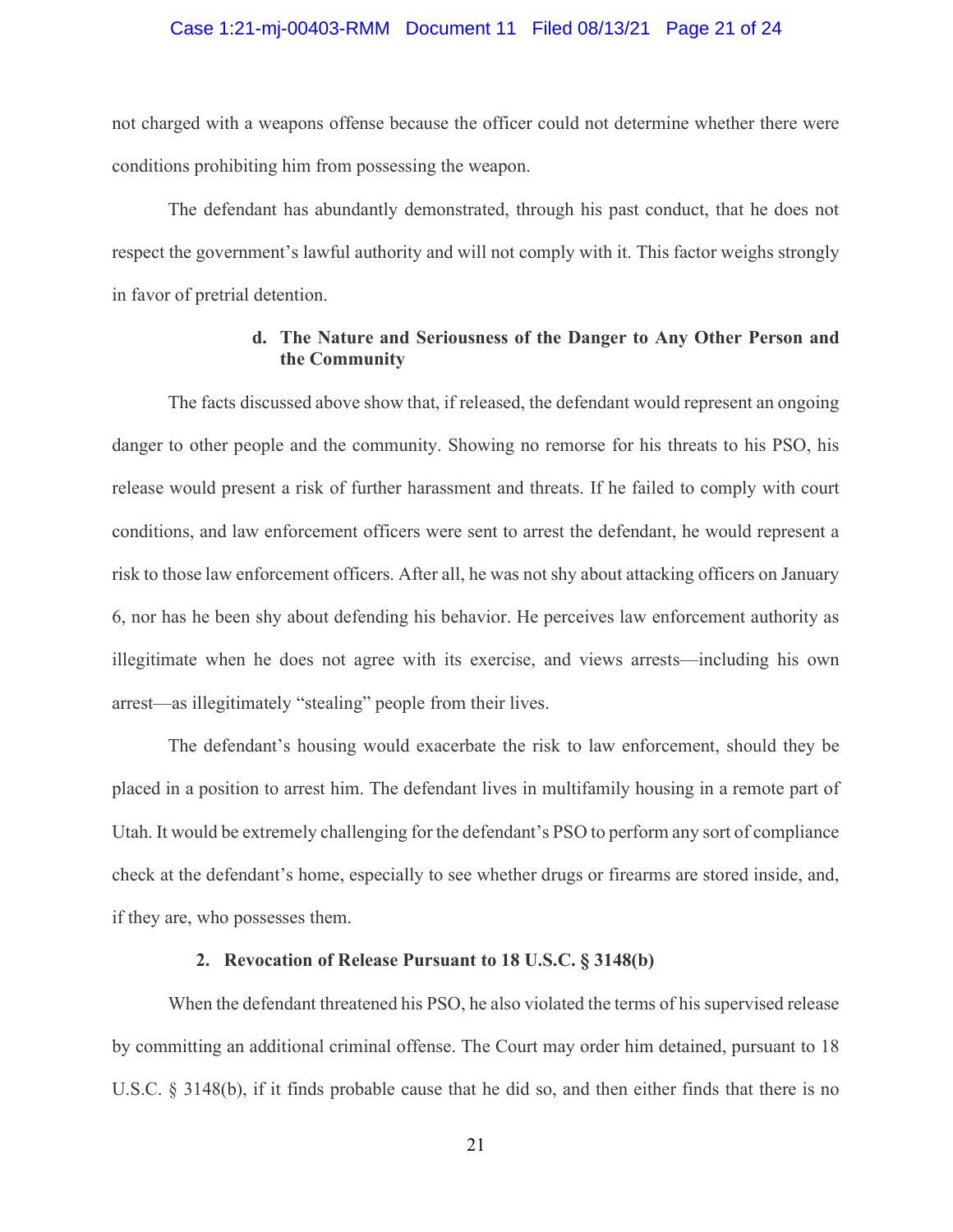#### Case 1:21-mj-00403-RMM Document 11 Filed 08/13/21 Page 22 of 24

condition or combination of conditions that will assure the defendant will not flee or pose a danger to any other person and the community, or finds that he is unlikely to abide by any condition or combination of conditions of supervised release. Although only one of those factors is necessary, the defendant's conduct and history supports a finding as to both. The facts and arguments which support revocation overlap with those set forth above. For clarity of the record, the government summarizes those arguments without repeating them in full.

## a. Probable Cause to Believe that the Defendant Has Committed a Crime While on Release

The Court has a clear basis to find probable cause that the defendant has committed a crime while on release: his threats to his PSO. The PSO's sworn statement about the defendant's words, together with the circumstances of his behavior on May 6, 2021, clearly make out a threat. Such testimony is corroborated by the Court's own experience: it heard the defendant's words and his anger throughout the afternoon; those interactions immediately preceded the defendant's threat. And the threat was plainly made against a federal officer while he was engaged in the performance of his official duties, and on account of his official duties. 18 U.S.C. §§ 111(a)(1), 1114.

While the defendant denied (to the media) that his words constituted a threat, he admitted to saying words that closely mirrored the words reported by the PSO. Importantly, the defendant admitted saying that he would "eat [the PSO]'s flesh for nutrients." It is impossible to see this as anything but a threat. This factor is met.

## b. There is No Condition or Combination of Conditions That Will Assure that the Defendant Will Not Pose a Danger to the Safety of Any Other Person and the Community

This factor overlaps in substance with the finding called for by 18 U.S.C.  $\S$  3142(e). For all of the reasons already articulated, this factor is met.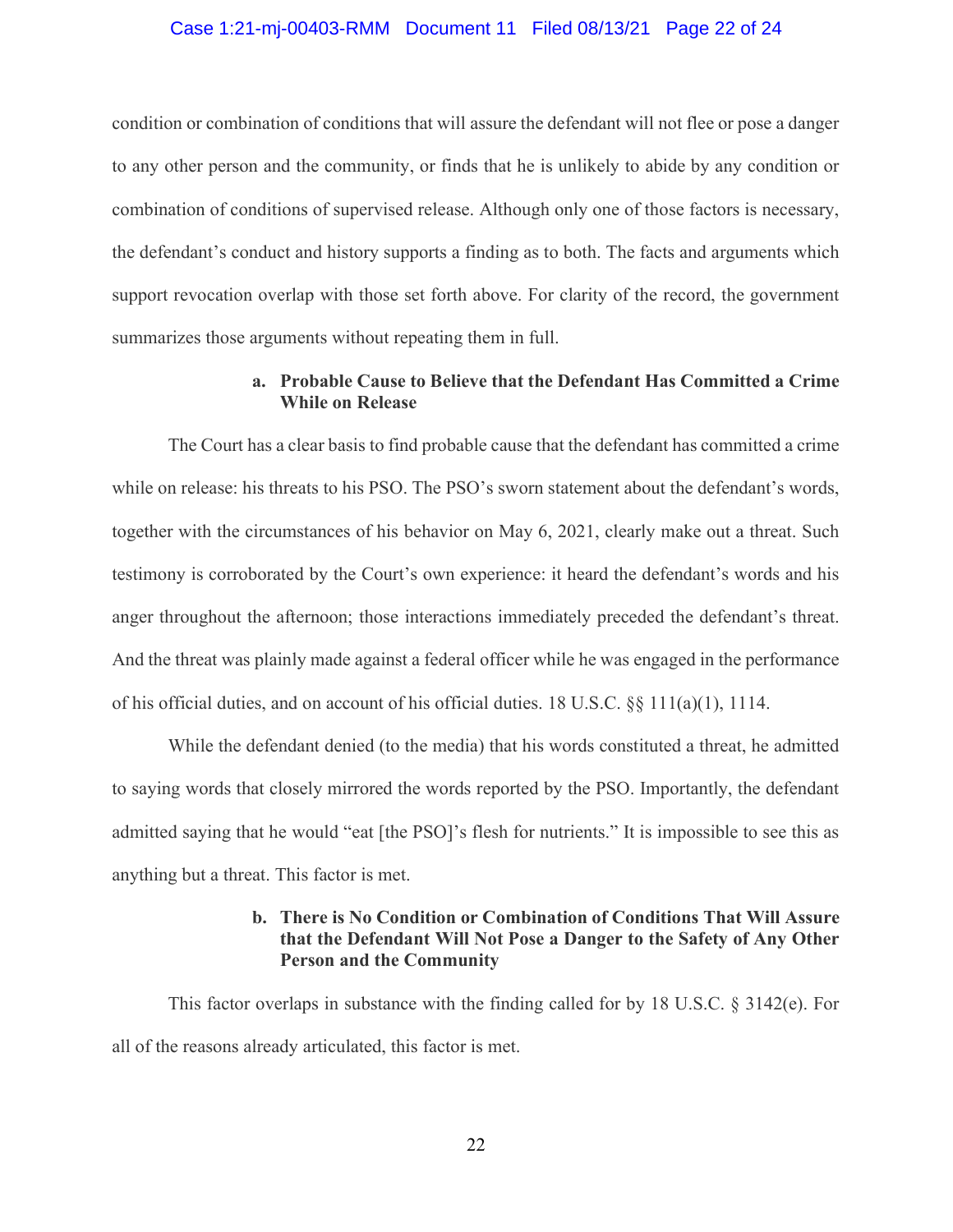## c. The Defendant is Unlikely to Abide by Any Condition or Combination of Conditions of Release

Although the defendant's threat and dangerousness are sufficient to revoke his pretrial release, the Court also should find that the defendant is unlikely to abide by any condition or combination of conditions of release. At a minimum, the defendant appears not to possess a valid driver's license but has shown through his conduct that he will not stop driving. He has also shown through his conduct that will continue to possess marijuana, which is a federal offense. He committed the instant offense while on release pending multiple other matters. He has told the media that all pretrial restrictions on his liberty are a deprivation of his due process and are illegitimate. He has invented false stories about police conduct on Capitol grounds to justify his behavior there. And the defendant was under supervision by his PSO for all of two days before threatening his PSO. The defendant has demonstrated his unwillingness to comply with any condition of release; the Court should believe him.